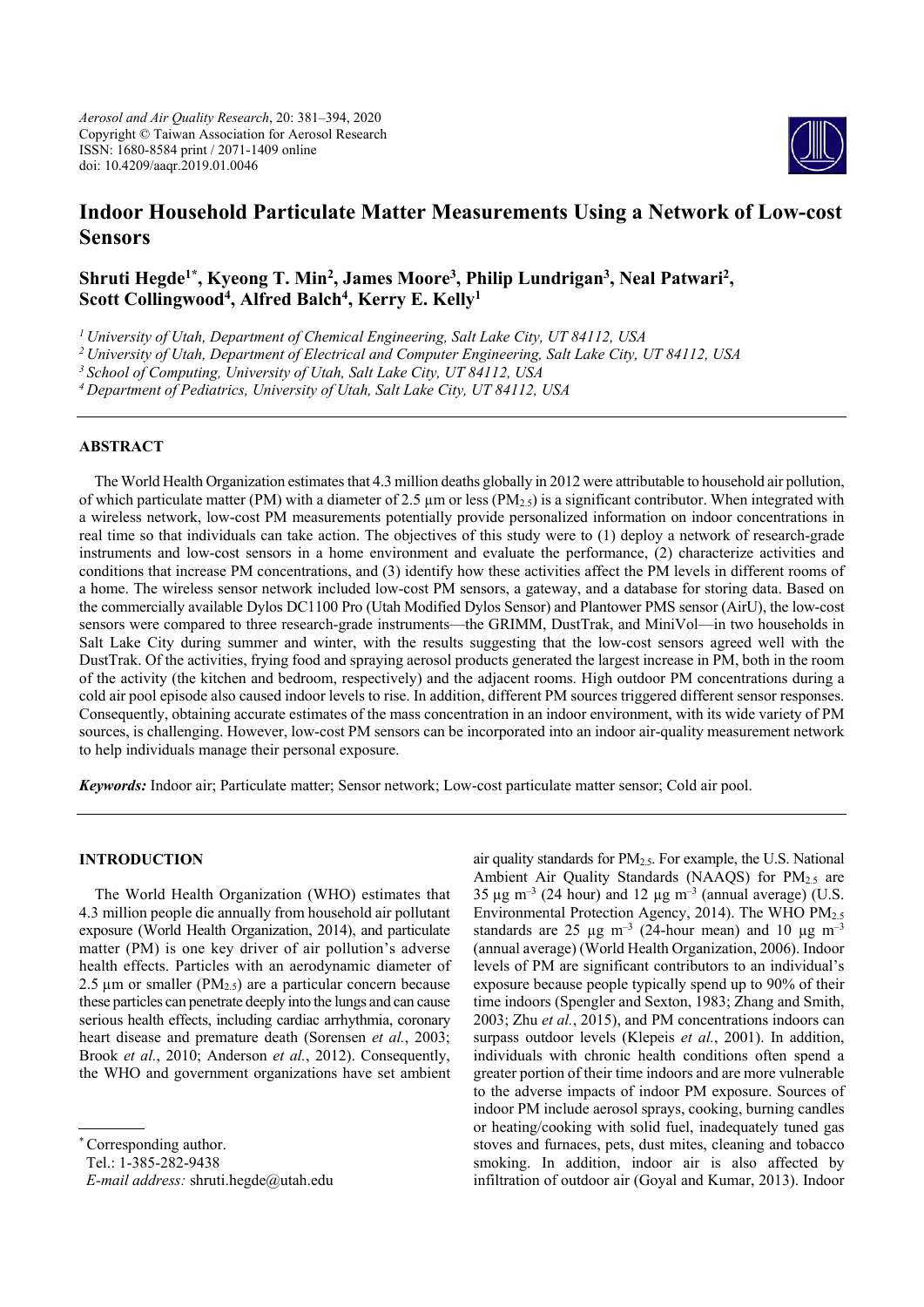PM concentrations can be affected by infiltration of outdoor air. Depending on the outdoor PM levels, this infiltration can result in increasing or decreasing indoor PM levels (Morawska *et al.*, 2001; Kumar and Morawska, 2013).

Numerous studies have measured PM concentration indoors by pulling air through a size-selective inlet and collecting PM on a substrate/filter that is subsequently weighed (Braniš *et al.*, 2005; Fromme *et al.*, 2007; Hering *et al.*, 2007; Fromme *et al.*, 2008; Braniš *et al.*, 2009) or have used passive samplers that rely on particle settling onto a substrate that is subsequently weighed (Amaral *et al.*, 2015; Bo *et al.*, 2017). However, these methods suffer from limitations. First, the substrate/filter measurements are integrated over time (from several hours to several days) and do not capture temporal variations in particle concentration. Second, they are timeconsuming to collect and analyze, and results may not be available for several days after sampling is complete (Amaral *et al.*, 2015; Kumar *et al.*, 2016). Third, many of these samplers require a pump, and are bulky and noisy for indoor use. For passive samples that require long sampling times, there is a risk of loss of sampled material (Kumar *et al.*, 2016). Research-grade instruments based on optical detection methods have also been used to measure indoor PM levels (Amaral *et al.*, 2015). They can provide accurate, timeresolved, rapid PM measurements, but the cost for these ranges from \$5,000 to \$20,000, making them too expensive to deploy many instruments in multiple indoor environments or for use in population-based studies.

Commercially available low-cost PM sensors are becoming more widely available, and with their rapid response they offer the potential for gathering large quantities of high-resolution spatio-temporal air-quality information in indoor and outdoor environments (Kumar *et al.*, 2016). They typically use light scattering to estimate PM concentrations, and light scattering is a common measurement strategy for researchgrade PM monitors. The cheapest PM sensors cost less than \$20. Examples include the Shinyei PPD42NS Dust Sensor (Shinyei Corp.), Sharp GP2Y1010 (Sharp Corp.), Plantower PMS series (Plantower Technology), and Honeywell HPM series particle sensor (Honeywell Inc.). These sensors require an interface with an external microprocessor and either a display or a way to transmit data to the user. Adding these features can significantly increase the price, above \$100 (e.g., Alphasense OPC from Alphasense). However, once integrated with a microcontroller, these types of sensors are well suited for deployment in a sensor network. Slightly more expensive sensors, costing between \$200 and \$500, push their data to the cloud for viewing through a user interface (e.g., Air Quality Egg from Wicked Device, LLC) or an on-screen display (e.g., Dylos monitors from Dylos Corporation or Speck from CREATE Lab, Carnegie Mellon University) (Jovašević-Stojanović *et al.*, 2015). These more expensive sensors may require modifications to allow integration with a sensor network.

However, low-cost PM sensors have their drawbacks. They are not as accurate as gravimetric sampling methods (Dacunto *et al.*, 2013) or reference PM instruments (Manikonda *et al.*, 2016). These sensors can also be affected by humidity (Wang *et al.*, 2015), temperature (Gao *et al.*, 2015) and the same set

of sensors can perform inconsistently (Gao *et al.*, 2015; Zikova *et al.*, 2017). In addition, most sensors lack guidance on deployment and calibration data under different conditions. Furthermore, light-scattering PM measurements require regular calibration and an appropriate correction factor (CF) for the aerosol types (Dacunto *et al.*, 2015) and environmental conditions under which the sensors are operating (Kelly *et al.*, 2017; Sayahi *et al.*, 2019). Low-cost PM sensors may be more sensitive to particle properties than research-grade monitors (Kelly *et al.*, 2017). Also, laboratory performance observed by these sensors are often not reproducible under field conditions, where they exhibit lower correlations with reference instrumentation (Castell *et al.*, 2017). In spite of these limitations, the sensors can provide valuable information on relative levels of PM, aid in estimating personal exposure and help identify strategies for reducing these exposure levels. For example, real-time monitoring can aid health researchers in determining which measures, e.g., maximum 10-minute concentration, are most relevant to health outcomes. They are also valuable for development of intervention measures and for meaningful public health metrics, which are accessible to the general public.

Several studies have evaluated the performance of lowcost optical PM sensors in laboratory settings and found moderate to strong correlations with reference instruments, which include Dylos vs. TSI DustTrak  $(R^2 > 0.81;$  Northcross *et al.*, 2013), Dylos vs. GRIMM ( $R^2 > 0.86$ ; Vercellino *et al.*, 2018), and Shinyei PPD42NS vs. TSI Aerodynamic Particle Sizer Spectrometer ( $R^2 > 0.66$ ; Austin *et al.*, 2015). Wang *et al.* (2015) used the TSI SidePak AM510 and a TSI Scanning Mobility Particle Sizer to evaluate sensor performance and found  $R^2 > 0.78$  for the Shinyei PPD42NS, Samyoung DSM501A, and Sharp GP2Y1010AU0F. Manikonda *et al.* (2016) evaluated the performance of four low-cost PM monitors (Speck, Dylos, TSI AirAssure, and UB AirSense) against co-located reference instruments (Grimm 1.109, TSI APS 3321 and TSI Fast Mobility Particle Sizer 3091) in a laboratory chamber and found  $R^2 > 0.85$  between the four monitors and APS 3321.

Outdoor studies have also found moderate to strong correlations. For example, Holstius *et al.* (2014) compared Shinyei performance with a Federal Equivalent Method (FEM) beta-attenuation monitor (BAM) 1020, a Grimm 1.108 and a DustTrak ( $R^2$  > 0.6). Gao *et al.* (2015) studied a network of Shinyei PPD42NS sensors in an urban environment and found strong correlations ( $R^2 > 0.87$ ) between the DustTrak and Met One BAM but only a moderate correlation with mass-based measurements ( $R^2 > 0.5$ ).

A few studies have deployed low-cost PM sensors in indoor environments, some to evaluate performance and others to understand events that affect indoor air quality. Zikova *et al.* (2017) evaluated sixty-six Speck monitors collocated with a Grimm 1.109. They found a poor correlation during indoor measurements ( $R^2 = 0.2{\text{-}}0.3$ ), but when the measurements were divided into combustion and non-combustion particles, the R<sup>2</sup> rose to 0.5. Patel *et al.* (2017) deployed a network of five Sharp GP2Y1010AU0F sensors in two different homes to measure PM levels from solid-fuel cookstoves. They found reasonably good correlation ( $R^2 = 0.713$ ) between the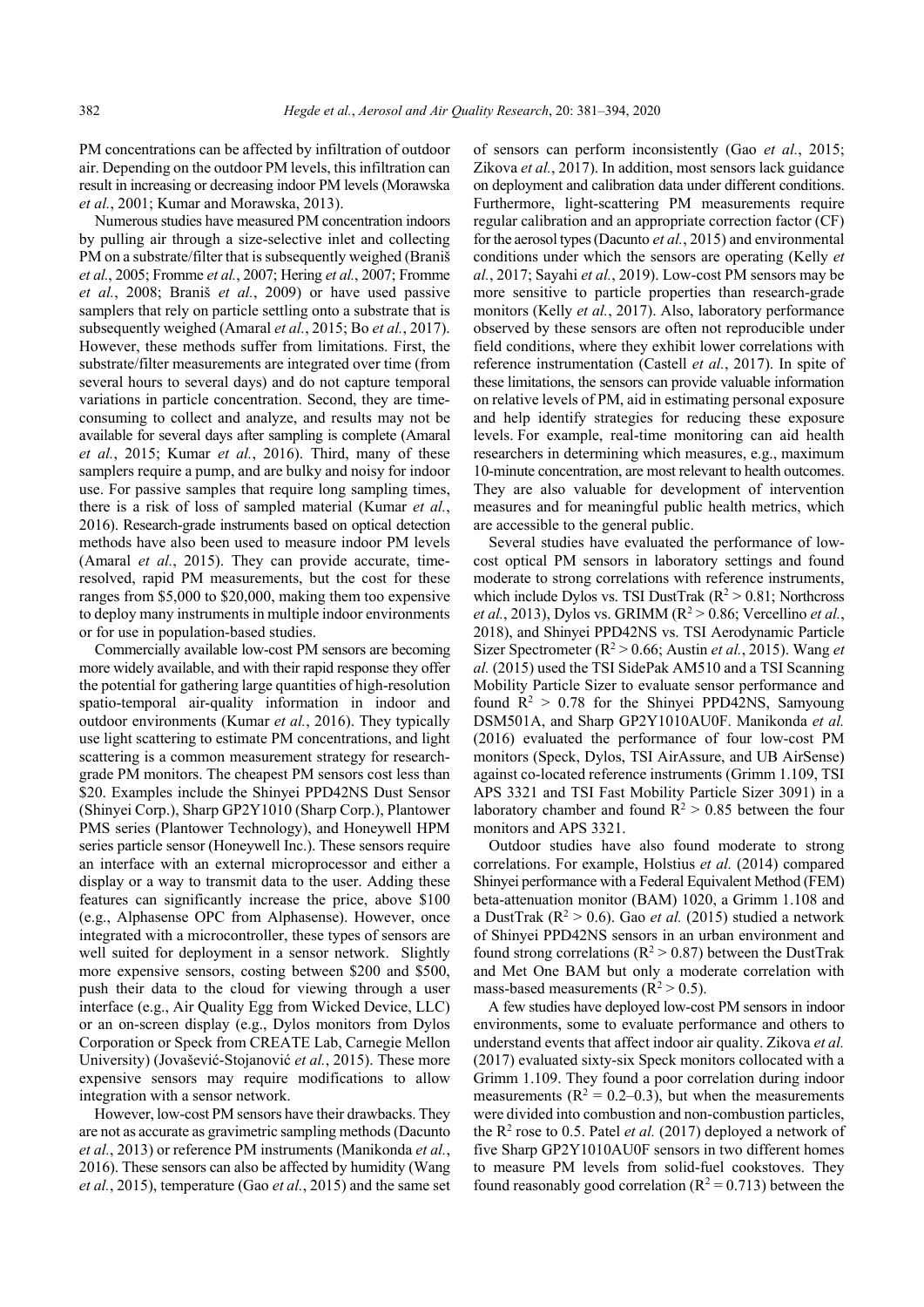Sharp sensors collocated with a TSI SidePak AM150. Weekly *et al.* (2013) designed a wireless PM sensor network consisting of five Samyoung DSM501A, three Shinyei PPD20V sensors and Met One GT-526S laser particle counter to infer resuspension of coarse ( $\geq$  2.5  $\mu$ m) particles caused by movement of occupants. Li *et al.* (2017) used a wireless network of low-cost sensors (Sharp GP2Y1010AU0F) in a woodworking shop to develop an estimate of worker PM exposure. Jeon *et al.* (2018) proposed an IoT-based occupancy detection system in indoor environments using a low-cost PM sensor, SEN0177.

The objective of this study was to deploy a wireless PM sensor network in two home environments, evaluate sensor performance, characterize activities (i.e., cooking, spraying aerosol products, burning a candle and cleaning) that affect indoor air quality by household room, identify conditions that affect PM concentrations, and identify how these activities affect different rooms in a home.

## **MATERIAL AND METHODS**

#### *Study Locations and Measurements*

This study was performed in two homes in two different seasons, summer and winter (Fig. S1). The residents of these two homes volunteered to host the sensors, and they kept a logbook where they manually recorded activities that could generate PM (i.e., cooking, candle burning, etc.). All sensors were placed on a table approximately 0.75–0.80 m above ground and at least 0.3 m away from the wall. The first study was conducted between 19<sup>th</sup> May to 19<sup>th</sup> July 2016 in a twostory home with a finished basement in Cottonwood Heights, Utah (Home I). A finished basement has been outfitted in a manner making it suitable as a living space. In this study, the occupants were using the finished basement as a living area. The following analyses focus on one calibration week  $(20<sup>th</sup>–$  $25<sup>th</sup>$  May) (Table S1) and one week of deployment when events are annotated, from  $1<sup>st</sup>$  to  $7<sup>th</sup>$  June. This home built in 2002 was located in a suburban, residential area, near the I-215 interstate (364 m away) in Utah's Wasatch Front (with a population of 2.21 million; U.S. Department of Commerce, 2010). The home was 3300 sq. ft. with 1650 sq. ft. in the basement and 1650 sq. ft. on the first floor. This home was located 16 km from the nearest state air-quality monitoring station (Hawthorne). Although some sensors were placed in the basement, there were no annotated events, and the basement was not used for this study. The study in Home II (built in 1942) occurred from  $16<sup>th</sup>$  January to  $16<sup>th</sup>$  February 2017 in a two-story house in an urban, residential neighborhood of Salt Lake City, Utah, with a calibration study from  $15<sup>th</sup>-21<sup>st</sup>$ October 2016 (Table S1). The home was 1500 sq. ft. with a finished basement. The calibration in Home II was conducted in the basement, and the basement was not used for the later part of the study. This home was located 8 km from the nearest state air-quality monitoring station (Rose Park).

At each of the homes, a 1-week calibration experiment was performed to assess sensor precision and accuracy by collocating the low-cost sensors with four research-grade PM instruments (two GRIMM 1.109s from GRIMM Aerosol Technik, GmbH; one DustTrak II aerosol monitor from TSI Inc.; and one filter-based measurement, Airmetrics MiniVol) (Table 1). In Home I, ten Utah Modified Dylos DC1100 Pro sensors (UMDSs) were placed alongside four custom AirU sensors for comparison, and in Home II, four UMDSs were deployed. The state of the doors in each home can affect PM levels and the time required for PM levels to change. During the calibration period, doors were closed, but during the remainder of the study the occupants behaved normally, with no control on the state of the door. After the calibration week, sensors were distributed throughout the home and placed outside the home (locations shown in Fig. S1). The modifications to the Dylos and the AirU sensors are described below.

The GRIMM 1.109 continuously measures particle count and mass distribution by light scattering over the size range of 0.25–32 µm in 31 class sizes. The signal from the scattered light is then classified by size and count, and these counts are converted to mass concentrations (Peters *et al.*, 2006). During this study, only the GRIMM's  $PM<sub>2.5</sub>$  concentrations were used. The DustTrak II Aerosol Monitor 8530 (TSI) is a light-scattering laser photometer, which measures mass concentration ( $PM<sub>1</sub>$ ,  $PM<sub>2.5</sub>$  or  $PM<sub>10</sub>$ ) with a size-selective inlet (Alvarado *et al.*, 2015). During this study, the DustTrak II operated with the  $PM_{2.5}$  inlet. The Airmetrics MiniVol is a portable air sampler that was equipped with a size-selective  $PM_{2.5}$  inlet and a 47mm Whatman filter (pore size 0.2  $\mu$ m). These filters were replaced every week during indoor testing, and the difference in weight along with the flow rate provided an integrated mass concentration and allowed for mass adjustment of the GRIMM and DustTrak concentrations.

### *Sensor and Network Description*

The AirU, developed at the University of Utah, consists of a small custom printed circuit board with a Plantower PMS3003 particle sensor, Bosch BMP180 (temperature, pressure and altitude), an SGX SensorTech MiCS-4514 (CO and  $NO<sub>2</sub>$ ), an Aosong Electronics DHT22 (temperature and humidity) and an Adafruit Ultimate GPS chip all interfaced with a custom printed circuit board and a Beaglebone Black (BBB). The component costs of the AirU are approximately \$175. The Plantower PMS sensor reports  $PM<sub>1</sub>$ ,  $PM<sub>2.5</sub>$  and  $PM_{10}$  concentrations ( $\mu$ g m<sup>-3</sup>) every 60 seconds. This study focused on the AirU's PM2.5 measurements. The AirU can store up to 500 MB of data to an onboard microSD card or it can send readings directly through our gateway to a database (discussed below). This Plantower PMS sensor is described in detail in Kelly *et al.* (2017), and its  $PM_{2.5}$  concentration correlated well with Federal Reference Method (FRM)  $PM_{2.5}$ concentrations during several winter clean air and cold air pools (CAPs;  $R^2 > 0.88$ ) and with research-grade instruments exposed to alumina oxide particles in a wind tunnel  $(R^2 >$ 0.83). The Plantower PMS sensors were also evaluated by the South Coast Air Quality Management District (SCAQMD) and correlated well with an FEM  $(R^2 > 0.93)$ .

Each UMDS includes a Dylos DC1100 Pro Air Quality Monitor (Dylos Inc., Riverside, California, USA). The UMDS detects PM concentrations in two size ranges: small ( $2.5 \mu m$  and less) and large ( $10 \mu m$  and greater) particles. This study estimated  $PM<sub>2.5</sub>$  counts as the UMDS small count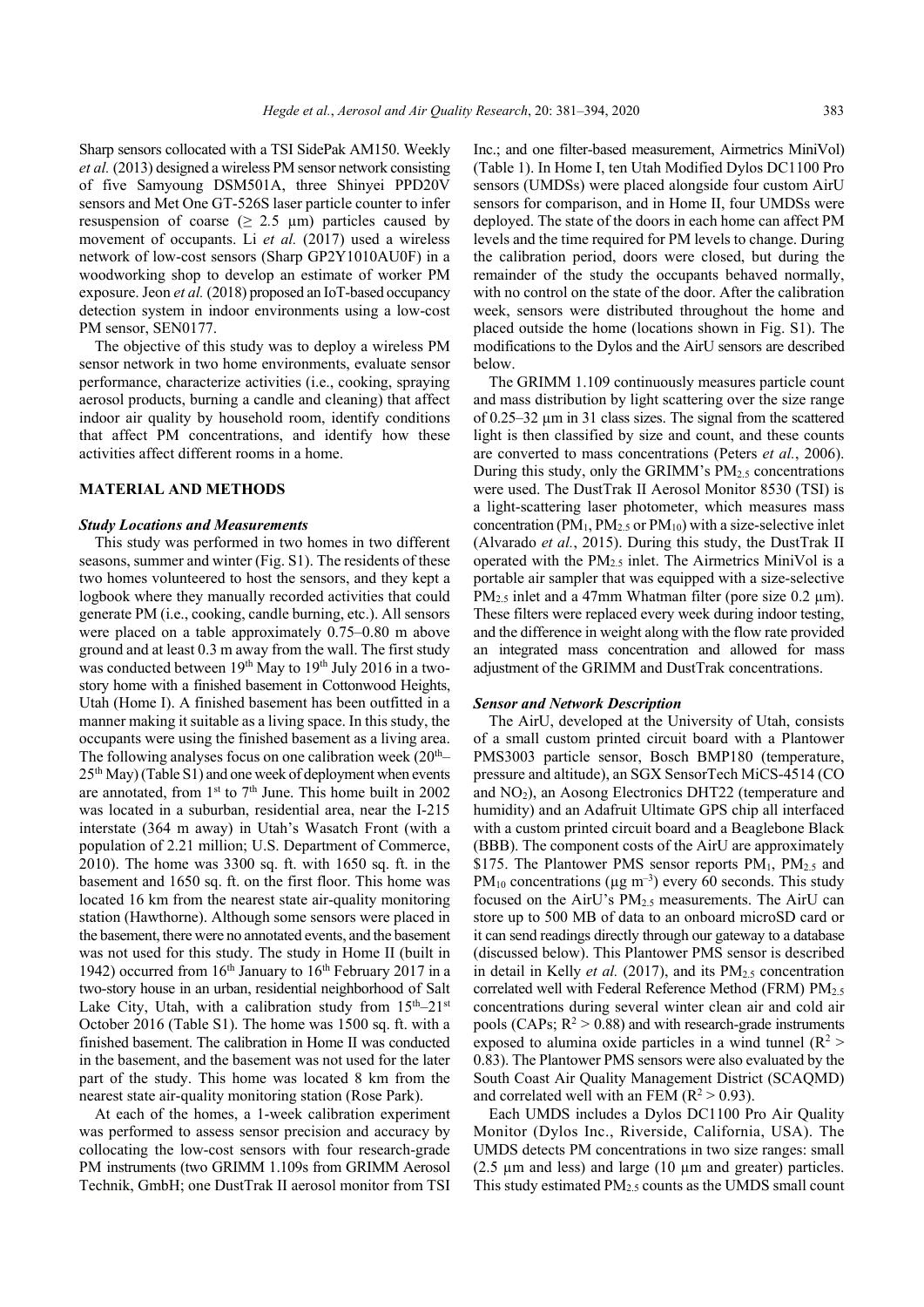|                                                              |                                                            |                                                 | Table 1. Summary of the PM measurement instruments used in the study.                                                          |                                 |                                      |
|--------------------------------------------------------------|------------------------------------------------------------|-------------------------------------------------|--------------------------------------------------------------------------------------------------------------------------------|---------------------------------|--------------------------------------|
|                                                              | <b>GRIMM1.109</b>                                          | TSI DustTrak II                                 | AirU                                                                                                                           | <b>UMDS</b>                     | AirMetrics MiniVol                   |
| Type                                                         |                                                            |                                                 | Research, light-scattering Research, light-scattering Low-cost, light-scattering Low-cost (commercial), Research, filter based |                                 |                                      |
|                                                              |                                                            |                                                 |                                                                                                                                | light-scattering                | collection                           |
| Dimensions (cm)                                              | $24 \times 12 \times 6$                                    | $13.5 \times 21.6 \times 22.4$                  | $8.4 \times 4.9 \times 2.5$                                                                                                    | $8 \times 12 \times 8$          | $30 \times 26 \times 18$             |
| PM sensor/laser wavelength (nm) 655                          |                                                            | 780                                             | $PMS3003/lasera 650 \pm 10 650$                                                                                                |                                 | $\sum_{i=1}^{n}$                     |
| Measurement                                                  | PM <sub>1</sub> , PM <sub>2.5</sub> and PM <sub>10</sub> , | $PM_{2.5}$ (PM <sub>1</sub> or PM <sub>10</sub> | $PM1$ , $PM2.5$ and $PM10$ ,                                                                                                   | PM count-small and              | PM <sub>2.5</sub> mass concentration |
|                                                              | particle size distribution<br>from $0.25$ to $0.32 \mu m$  | options)                                        | temperature, humidity                                                                                                          | large, temperature,<br>humidity | integrated over a week               |
| Sampling interval                                            | 1 minute                                                   | 1 minute                                        | 1 minute                                                                                                                       | minute                          | 1 week                               |
| How many used?                                               |                                                            |                                                 | 4 in Home I                                                                                                                    | $10$ in Home $1$                |                                      |
|                                                              |                                                            |                                                 |                                                                                                                                | 4 in Home II                    |                                      |
|                                                              |                                                            |                                                 |                                                                                                                                |                                 |                                      |
| Power <sub>(W)</sub>                                         | 13.5                                                       | 8                                               |                                                                                                                                | $\sum_{i=1}^{n}$                | $\stackrel{\blacktriangle}{\Xi}$     |
| $\cos t^b$ (\$)                                              | 12,000                                                     | 5,000                                           | 200                                                                                                                            | 366                             | 3,650                                |
| Limit of detection ( $\mu$ g m <sup>-3</sup> )               | $0.1^{\circ}$                                              |                                                 | $2.62 - 11.5d$                                                                                                                 |                                 | $\sum_{i=1}^{n}$                     |
| <sup>a</sup> Measured by Kelly et al. (2017).                |                                                            |                                                 |                                                                                                                                |                                 |                                      |
| <sup>b</sup> Parts only, excludes labor.                     |                                                            |                                                 |                                                                                                                                |                                 |                                      |
| <sup>c</sup> GRIMM (2010).                                   |                                                            |                                                 |                                                                                                                                |                                 |                                      |
| <sup>d</sup> Ambient conditions (Sayahi et al., 2019).       |                                                            |                                                 |                                                                                                                                |                                 |                                      |
| <sup>e</sup> Laboratory condition (Northcross et al., 2013). |                                                            |                                                 |                                                                                                                                |                                 |                                      |

minus the large count. The Dylos sensor was modified to allow networking capabilities. This modification included adding a BBB microprocessor unit with a Wi-Fi module, a compact USB Wi-Fi Adapter with 4" Antenna (UWN200), an SHT21 relative humidity and temperature sensor and an RGB LCD display. The BBB collects all sensor data, displays information (temperature, humidity, small and large particle count) to the RGB LCD display, and transmits data to the cloud server via our gateway. Data from the sensors are also stored on a microSD card so that no data is lost if power is lost to the sensor.

Our in-home sensor network architecture consists of three components—the sensors, a gateway, and database. The data from all low-cost sensors were collected using a gateway, which can support various wireless protocols like BLE (Bluetooth Low Energy), Wi-Fi, and ZWave. The gateway runs on a Raspberry Pi 3 and is connected through Ethernet to a home's wireless router. A custom component was written that automatically discovers and pulls data from the UMDS and AirU sensors. CoAP (Constraint Application Protocol) was used as the communication protocol between the sensors and gateway. CoAP is a UDP (User Datagram Protocol)-based protocol with similar semantics to HTTP. In our architecture, the AirU and UMDS sensors act as CoAP servers, and the gateway acts as a CoAP client. Periodically, the gateway will send a discovery message (a GET request to CoAP's specified multicast address) looking for new sensors. When a sensor receives this message, it responds back with information about itself, such as its type (AirU or UMDS) and ID. Once a sensor has been discovered, the gateway periodically pulls data from it. After the gateway receives data from a sensor, it tags the data with a unique ID for that gateway, and it uploads data to a central database. The gateway is the central hub of communication for our architecture. The gateway and sensors are co-located in the home, and the database (InfluxDB) is in the cloud.

### *Data Analysis*

The data analysis focused on the following four components: calibration measurements, the distributed deployment, detection limits, and air exchange rates (AERs). The calibration measurements included evaluations of the time-series  $PM_{2.5}$ concentrations/counts and linear-regression modeling for each AirU and UMDS versus the mass-adjusted DustTrak PM<sub>2.5</sub> concentrations (described below) for different types of aerosols. This enabled each sensor to be bias corrected. In addition, the GRIMM  $PM<sub>2.5</sub>$  concentrations were included in the time-series evaluations, and the average of all AirUs and the average of all UMDSs were fit with a linear model versus the mass-adjusted GRIMM PM2.5 mass concentrations. During the calibration period in Home I, one of the GRIMMs lost data for 1 day, and the other GRIMM registered an unknown peak not identified by the other two research-grade instruments or any of the fourteen low-cost sensors. Consequently, the majority of this evaluation focused on the low-cost sensors and the DustTrak PM2.5 measurements.

The raw mass concentrations from the GRIMM and DustTrak were multiplied by a mass-adjustment factor (MAF) to provide the mass-adjusted DustTrak or GRIMM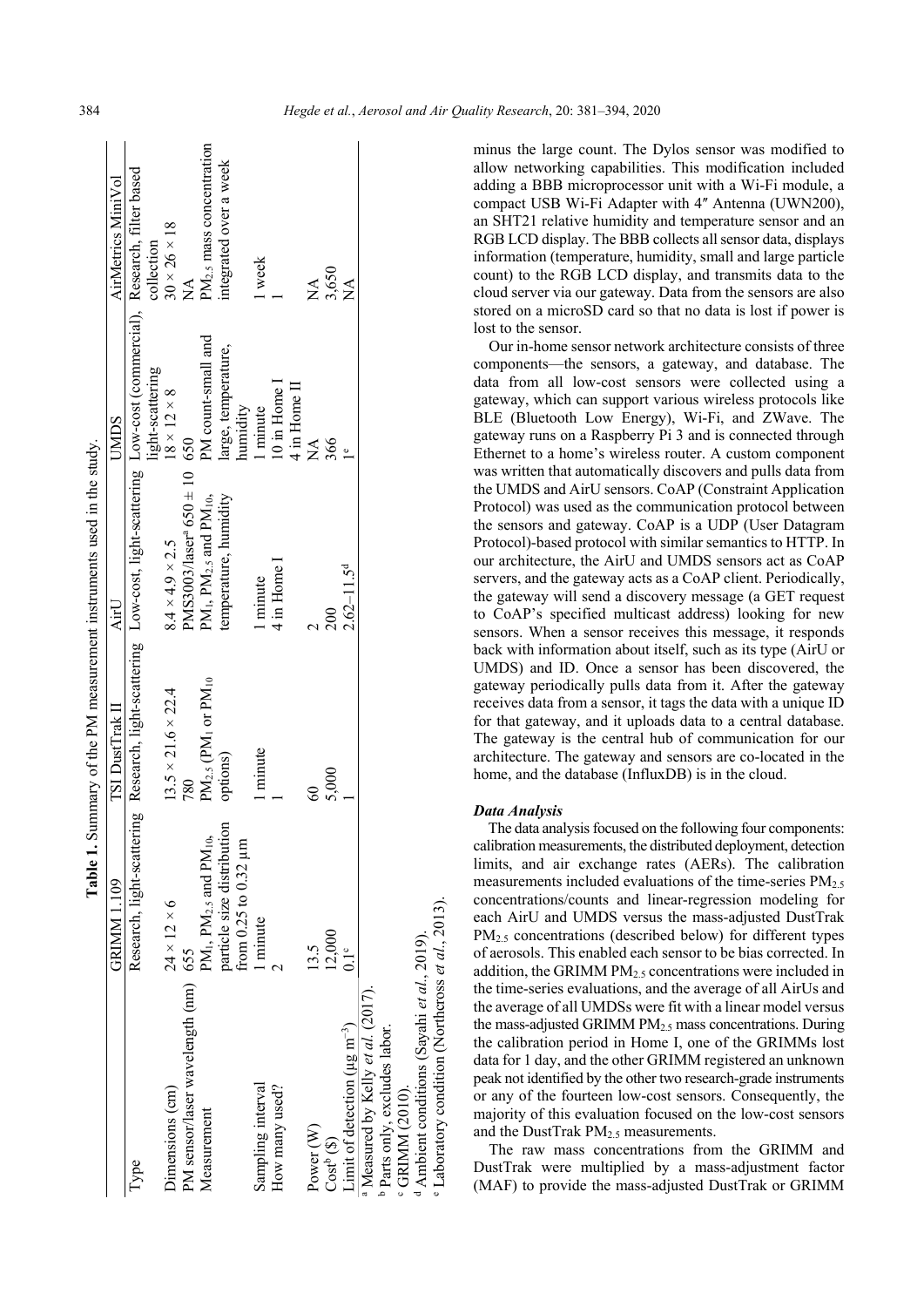measurements:

$$
MAF = \frac{MV_{.}PM_{2.5,avg}}{LS_{.}PM_{2.5,avg}}
$$
 (1)

where  $MAF =$  mass adjustment factor (unitless), MV\_PM<sub>2.5,avg</sub> = MiniVol mass concentration during the calibration period ( $\mu$ g m<sup>-3</sup>), and LS\_PM<sub>2.5,avg</sub> = light-scattering instrument's (DustTrak or GRIMM) average concentration during the calibration period ( $\mu$ g m<sup>-3</sup>).

The MiniVol flow rate was confirmed using a Bios Defender 520 AirFlow Calibrator. The filters from the MiniVol were conditioned for 24 hours at 20°C and 20–30% relative humidity before and after sampling, and all samples were weighed in triplicate using a Mettler AE160 balance.

During the distributed study, each individual AirU and Dylos  $PM_{2.5}$  concentration/count was bias corrected, as described in the previous paragraph, and then an aerosolspecific CF was applied to obtain the best estimate of actual PM<sub>2.5</sub> mass concentration. Only the DustTrak was used to develop the CFs, and CFs were generated for PM from candle burning, cooking, CAPs (outdoors with the UMDS) and general/unidentified PM events (Table S4). The CFs for candle burning and cooking were developed by collocating the DustTrak and MiniVol next to the PM generation source. The filter collection and weighing procedure are described in the previous paragraph. The candle burning was performed in a 0.3 m high, 0.3 m diameter cylindrical chamber and included burning/extinguishing six unscented tealight candles during a 4-hour period. For cooking, the DustTrak and MiniVol were collocated next to an outdoor gas grill, where vegetables and meat were grilled for 2 hours. The CF for the AirU and UMDS for candle burning and cooking were obtained by multiplying the AirU or UMDS by its corresponding MAF (bias correction) and then by the DustTrak/MiniVol (aerosol-specific CF). It was not possible to obtain filter measurements and CFs for Febreze™ and hairspray due to the volatile nature of Febreze™ and stickiness of the hairspray. Consequently, the CF for each individual AirU or UMDS obtained from the entire calibration week was used for the Febreze™, hairspray and other unidentified activities. In addition, two of the UMDSs were collocated with the Utah Division of Air Quality's Thermo Scientific 1405-F Tapered Element Oscillating Microbalance (TEOM) during an 8-day period at the Hawthorne monitoring site to develop a factor for converting the UMDS small minus large particle count to PM2.5 mass concentration during CAPs (factor in Table S4). During this outdoor CAP calibration period, the  $PM_{2.5}$  levels ranged from 0 to 59.5  $\mu$ g m<sup>-3</sup> with a mean of 26.8  $\mu$ g m<sup>-3</sup>.

Limited data is available regarding the limit of detection (LOD) for the PMS and Dylos sensors. Sayahi *et al.* (2019) reported that the PMS sensors had a LOD ranging from 2.62 to 11.5  $\mu$ g m<sup>-3</sup> (field evaluation), and Northcross *et al.* (2013) reported that the Dylos had a LOD of 1  $\mu$ g m<sup>-3</sup> (laboratory evaluation). An estimated LOD of 5  $\mu$ g m<sup>-3</sup> for the PMS sensor was selected from the reported range. The fraction of AirU measurements below 5  $\mu$ g m<sup>-3</sup> and UMDS measurements below 1  $\mu$ g m<sup>-3</sup> were considered in the discussion of the measurements. The effect of measurements below the estimated LODs on the fit coefficients from the linear regression were also considered. However, none of the data (whether below the reported LODs or not) were excluded from the evaluation.

The AERs were estimated for the different rooms in each home (Table S6) based on four PM spikes, using the method described by Burgess *et al.* (2004) and the time required for the  $PM_{2.5}$  concentration to decline by 90% from its peak value after the PM generation ceased:

$$
AER = -\ln\left(\frac{C_{\text{max}}}{C_{\text{min}}}\right) \times \frac{1}{t}
$$
 (2)

where  $C_{\text{max}}$  and  $C_{\text{min}}$  = maximum and minimum  $PM_{2.5}$ concentration ( $\mu$ g m<sup>-3</sup>) and C<sub>max</sub>/C<sub>min</sub> = 10, t = time (h) required to reduce the concentration from  $C_{\text{max}}$  to  $C_{\text{min}}$ , and  $AER =$ number of air changes per hour  $(h^{-1})$  and is a function of ventilation rate that has been normalized by the room volume.

The estimated AERs assume that the air is well mixed and that the concentration of  $PM<sub>2.5</sub>$  in the incoming air is small compared to  $C_{\text{max}}$  and  $C_{\text{min}}$ . It is important to note that the AER measurements during this study are representative of the AER at the time of the annotated activity and that at other times of the day, AER can vary significantly from the ones calculated.

### **RESULTS AND DISCUSSION**

#### *Calibration of Sensors*

Fig. 1 shows how PM concentrations from the low-cost and research-grade sensors respond to a variety of household events during calibration week in Home I (Table S1) although some activities that increased PM levels were not annotated.  $PM<sub>2.5</sub>$  concentrations increased rapidly when cooking and heating oil in the kitchen, which is close to the bedroom (Fig. S1), when spraying Febreze™ and using the humidifier in the bedroom (Table S1). Cooking activity in the kitchen (Table S1) caused smaller spikes in PM levels in the bedroom compared to candle burning activities, which occurred in the bedroom.

Fig. 2 compares the responses of the average of four AirUs and ten UMDSs with the DustTrak to a variety of household activities during the 6-day calibration period in Home I (Table S1). The different activities from the calibration period resulted in a scatter plot with distinct strips, and these strips corresponded to  $PM<sub>2.5</sub>$  from different sources. Light-scattering-based measurements depend on aerosol optical properties (size, density and refractive index) (Jiang, 2010; TSI Inc., 2012), and for accurate mass concentration estimates from different aerosols, appropriate CFs are required (Jiang *et al.*, 2011). Several researchers have found different CFs for different sources. For example, Jiang *et al.* (2011) found CFs for secondhand smoke (SHS), incense and toast that differed by more than a factor of 2 (TSI SidePak). Dacunto *et al.* (2013) estimated CFs for common indoor PM sources including cigarettes, candles, cooking and incense using a TSI SidePak. These also varied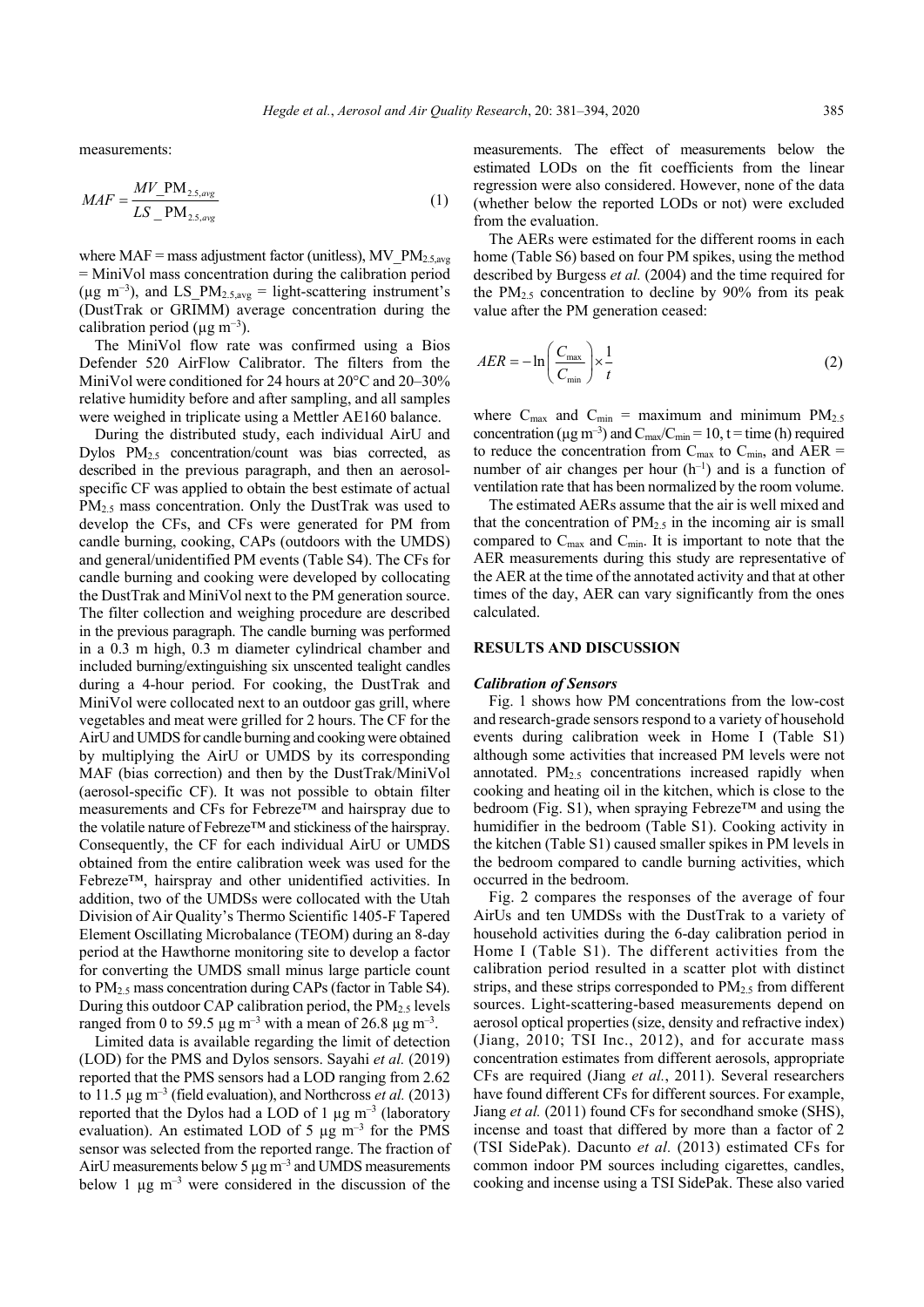

**Fig. 1.** Comparison of co-located 5-minute rolling average of PM2.5 concentrations (µg m<sup>−</sup><sup>3</sup> ) measured by a Grimm, DustTrak, average of 4 AirUs and average of 10 UMDSs ( $PM_{2.5}$  count, small minus large bins, per 0.01 ft<sup>3</sup>) for the calibration period of  $20<sup>th</sup>-25<sup>th</sup>$  May 2016 (Home I). The concentrations measured by all sensors were uncorrected raw data.



Fig. 2. Scatter plots and coefficients of determination (R<sup>2</sup>) of the linear model (low-cost sensor and DustTrak) for 5-minute rolling average of PM<sub>2.5</sub> concentrations (µg m<sup>-3</sup>) for several types of aerosols measured with a DustTrak (uncorrected), average of 4 AirUs (uncorrected) and average of 10 UMDSs, uncorrected (PM $_{2.5}$  count, small minus large bins, per 0.01 ft<sup>3</sup>) during  $20^{th}$ –25<sup>th</sup> May 2016 (Home I).

by a factor of 2 depending on the source. The CFs in this study for cooking and candle burning differ by more than a factor of 2.5 (Table S4(c)). The slopes of the linear regression for different activities (aerosols) can be found in Table S2. Fig. S2 compares the response of the AirU and the UMDS with the GRIMM. Note that one GRIMM detected a PM event (not annotated) not detected by the two reference instruments or any of the fourteen low-cost sensors. Consequently, the comparisons with the GRIMM are presented only in the supplementary material.

Aerosol optical properties depend on their composition and size, and common indoor aerosols exhibit a variety of optical properties. For example, the main ingredient in Febreze™ is

a water-alcohol mixture, with a refractive index (RI) of 1.33 (water)–1.36 (ethanol) (Andher *et al.*, 2015). Hair-care products, like hairspray, contain mixtures of polymers in a glycol-water solvent, and glycol-water mixtures (10–80% ethylene glycol) have a RI in the range of 1.39–1.42 (Sun *et al.*, 2005). Cooking emissions from oils contain particles with RI of 1.46–1.47 (Lide, 2005). Candle burning results in fine carbon particles with a diverse range of RI (1.75–1.95) and adsorbed hydrocarbons (Poudel *et al.*, 2017).

The four AirUs correlated well with each other  $(R^2 =$ 0.907–0.985), as did the ten UMDSs ( $R^2 = 0.952$ –0.997) (Figs. S3 and S4). However, for these intra-sensor comparisons, the slopes of the linear regressions were not always equal to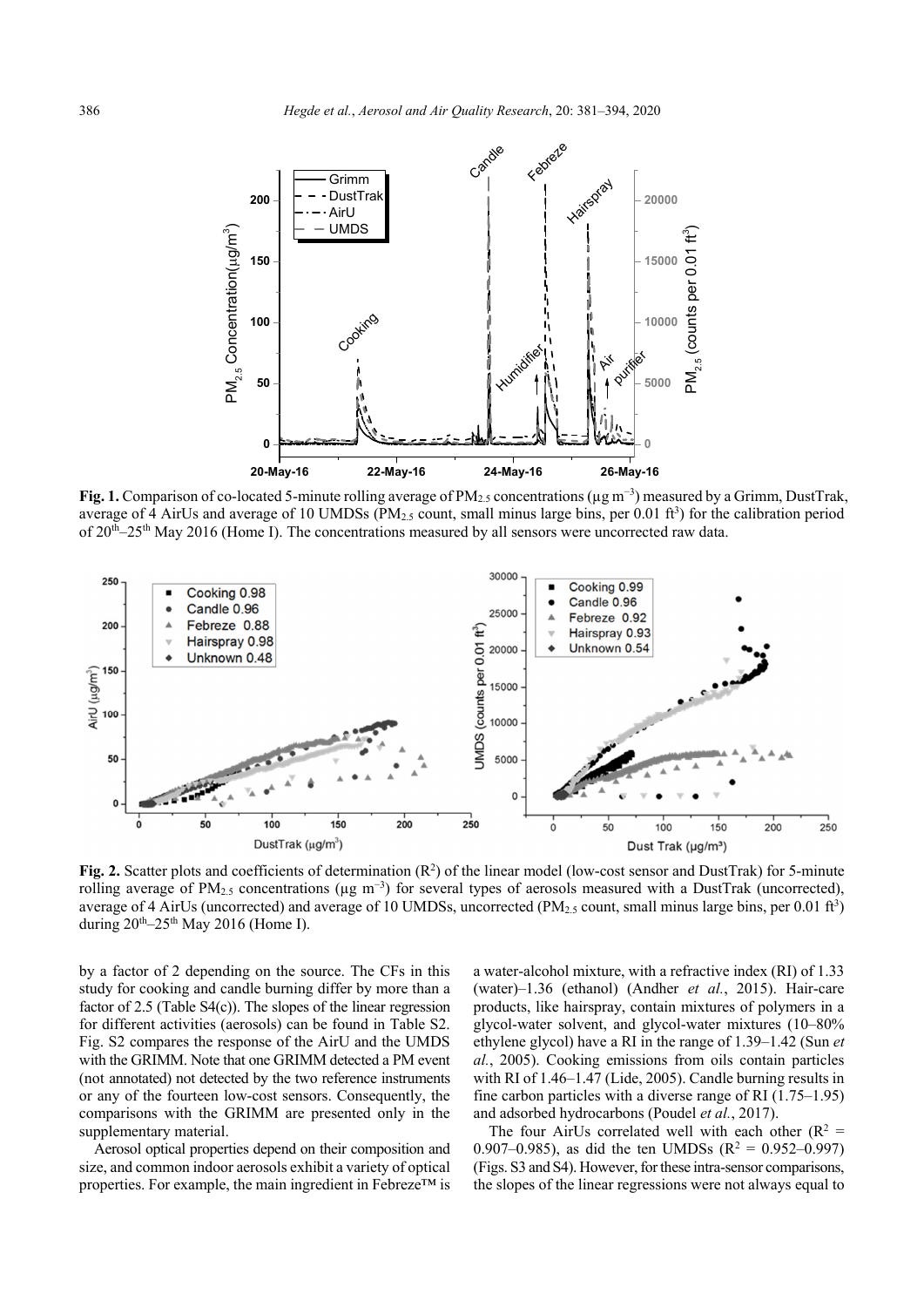1. For example, comparing the AirU sensors showed that slopes of the linear regressions for two of the sensors agreed within 5%, for three sensors agreed within 10% and for all of the sensors agreed within 25%. All of the slopes of the linear regressions for the UMDS sensors in Home I agreed within 40%, while the slopes for five of the sensors agreed within 10%. Intra-sensor variability has been previously reported for both the PMS and the Dylos sensors (Collingwood *et al.*, 2019; Sayahi *et al.*, 2019).

The correlations between the UMDS and the DustTrak are in the range reported in laboratory ( $R^2 = 0.81$ ; Northcross *et*  $al.$ , 2013) and in ambient studies ( $\mathbb{R}^2 = 0.78$ ; Holstius *et al.*, 2014). In addition, Semple *et al.* (2013) (Dylos vs. TSI SidePak AM510:  $R^2 = 0.86$ ) and Klepeis *et al.* (2013) (Dylos vs. DustTrak:  $R^2 > 0.98$ ) determined the relationship between PM<sub>2.5</sub> mass concentration and Dylos response for SHS from tobacco. Although these studies did not investigate how the Dylos responded to other common indoor PM sources, they found that the Dylos sensors responded adequately to changes in PM levels caused by SHS. In a laboratory evaluation of the Dylos, the SCAQMD observed that the Dylos showed good correlation ( $\mathbb{R}^2 > 0.89$ ) with reference monitors, but it overestimated the  $PM<sub>2.5</sub>$  concentrations as measured by the GRIMM (SCAQMD, 2017). Han *et al.* (2016) made a similar observation. Kelly *et al.* (2017) evaluated the Plantower PMS sensor (used in the AirU) during a winter period with several CAPs and found an  $R^2 > 0.88$  with Federal Reference Methods, but the PMS sensors overestimated PM<sub>2.5</sub> concentrations when  $PM_{2.5}$  levels exceed 10  $\mu$ g m<sup>-3</sup> (Kelly *et al.*, 2017). As Fig. 1 illustrates, both the AirU and the UMDS track indoor activities that caused significant changes in PM levels. The calibration results for Home II can be found in the

supplemental data (Figs. S5–S8 and Table S3). The correlations between the UMDS and the GRIMM (Fig. S2) are in the same range as those reported in different settings: ambient (Williams *et al.*, 2014:  $R^2 = 0.533$ ; Han *et al.*, 2016:  $R^2 =$ 0.778; Holstius *et al.*, 2014:  $R^2 = 0.99$ ) and indoor (Taylor *et al.*, 2016:  $R^2 = 0.74$ .

### *Effect of Household Activities on Indoor PM2.5 Levels*

During the distributed deployment, the sensors in different rooms (Fig. S1) responded to typical activities that occurred in the room where the sensor was located as well as activities that occurred in adjoining rooms. The home occupants periodically noted activities by manually recording the events. Tables 2 and 3 summarize the average and maximum concentration (obtained by applying the average CF from calibration week) during this part of the study for Home I and II, respectively. On average, the  $PM<sub>2.5</sub>$  levels in Home I (summer) were well below the EPA and WHO 24-hour and annual standards. Home II PM<sub>2.5</sub> levels were much closer to the EPA and WHO annual standards. The differences between homes may be due to seasonal differences in outdoor PM levels or differences in the homes and the associated HVAC systems. Specifically, Home I was built in 2002 and Home II in 1942. Apart from the high PM levels caused by fireworks  $(4<sup>th</sup>$  of July), the winter CAP events caused higher average outdoor levels than those observed in summer.

The average  $PM_2$ , concentrations in Home I (Table 2) are below the AirU's LOD of 5  $\mu$ g m<sup>-3</sup> (field evaluation; Sayahi *et al.*, 2019) and are close to the UMDS's LOD of 1  $\mu$ g m<sup>-3</sup> (laboratory evaluation; Northcross *et al.*, 2013). During the calibration week, less than 15% of the AirU measurements were below the LOD of 5  $\mu$ g m<sup>-3</sup>, whereas, less than 6% of

| Room        | <b>Sensors</b>  | Average ( $\mu$ g m <sup>-3</sup> ) | Maximum ( $\mu$ g m <sup>-3</sup> ) | S.D. <sup>b</sup> ( $\mu$ g m <sup>-3</sup> ) | % of data below LOD |
|-------------|-----------------|-------------------------------------|-------------------------------------|-----------------------------------------------|---------------------|
| Outside     | AirU 3          | 5.70                                | 33.0                                | 2.31                                          | 11.6                |
|             | <b>UMDS</b> 110 | 3.10                                | 54.4                                | 12.8                                          | 13.8                |
| Living Room | AirU 8          | l.82                                | 18.0                                | 1.98                                          | 57.6                |
|             | <b>UMDS</b> 115 | 4.15                                | 90.8                                | 6.89                                          | $\theta$            |
| Kitchen     | AirU 2          | 2.57                                | 89.0                                | 4.54                                          | 53.1                |
|             | <b>UMDS</b> 124 | 3.45                                | 113                                 | 7.12                                          | $\theta$            |
| Bedroom     | AirU 6          | 5.62                                | 642.0                               | 27.84                                         | 58.9                |
|             | UMDS 13         | 6.71                                | 233.0                               | 17.89                                         | 10.3                |
|             |                 |                                     |                                     |                                               |                     |

**Table 2.** PM<sub>2.5</sub> concentrations during the summer sampling period  $(1<sup>st</sup>-10<sup>th</sup>$  June 2016) in Home I.<sup>a</sup>

<sup>a</sup> PM<sub>2.5</sub> concentrations corrected using an individual bias correction for each sensor based on the calibration week. b S.D.: Standard deviation.

**Table 3.** PM<sub>2.5</sub> concentrations during the winter sampling period  $(31<sup>st</sup> January<sup>-9<sup>th</sup> February 2017)</sup>$  in Home II.<sup>a</sup>

| Room                     | <b>Sensors</b>  | Average ( $\mu$ g m <sup>-3</sup> ) | Maximum ( $\mu$ g m <sup>-3</sup> ) | S.D. <sup>c</sup> ( $\mu$ g m <sup>-3</sup> ) | % of data below LOD |
|--------------------------|-----------------|-------------------------------------|-------------------------------------|-----------------------------------------------|---------------------|
| Outside                  | <b>UMDS 124</b> | 12.0                                | 44.5                                | 14.3                                          |                     |
| Living Room <sup>b</sup> | <b>UMDS</b> 116 | 22.0                                | 345                                 | 32.8                                          |                     |
| Front Door               | <b>UMDS 121</b> | 20.4                                | 258                                 | 26.0                                          |                     |
| <b>Bathroom</b>          | <b>UMDS 114</b> | 17.8                                | 471                                 | 24.8                                          |                     |
| Bedroom                  | UMDS 117        | 20.0                                | 227                                 | 21.2                                          |                     |

<sup>a</sup> PM<sub>2.5</sub> concentrations corrected using an individual bias correction for each sensor based on the calibration week.

<sup>b</sup> The living room in Home II represents a combined kitchen/living area. The cooking events occurred in the kitchen which is very close to the living area.

c S.D.: Standard deviation.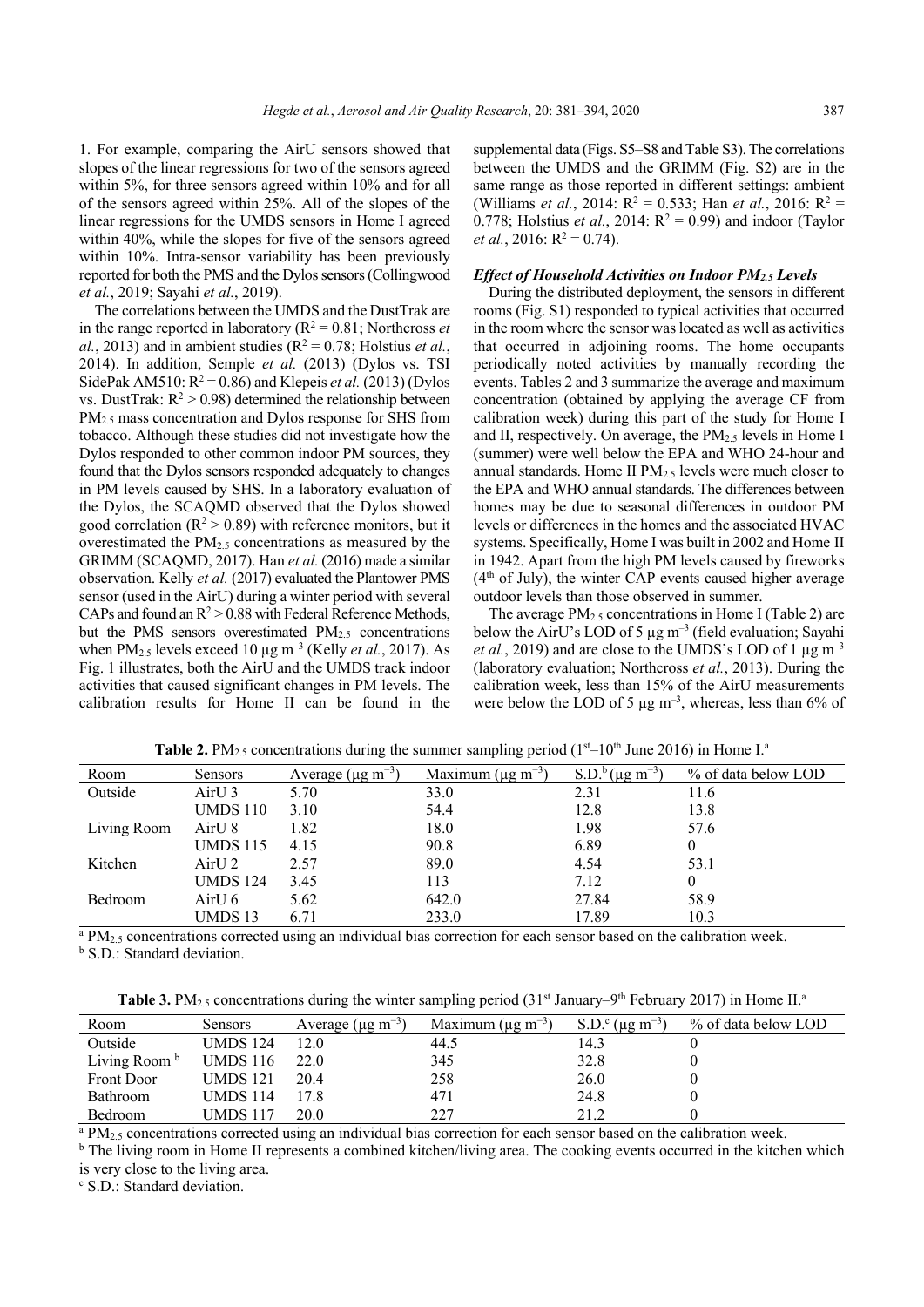the UMDS measurements were below the LOD of 1  $\mu$ g m<sup>-3</sup> in Home I. In Home II, less than 1% of the UMDS measurements were below the LOD. Removing measurements below the estimated LOD resulted in a 6% maximum change in slope of the AirU vs. DustTrak. Tables 2 and 3 show the percent of measurements below the reported LODs in each room in Home I and II, respectively. Although the AirUs and the UMDSs have similar laser wavelengths, differences in their internal configurations and flow patterns may also lead to differences in sensitivities related to particle size. Particles entering the PMS sensor (AirU) must make three 90° turns before reaching the laser, and larger particles do not reach the photodetector as efficiently as smaller particles (Kelly *et al.*, 2017). In the UMDS, particles make one long, sweeping turn before they can reach the laser/photodetector. Kelly *et al.* (2017) also found that the PMS sensors tend to overestimate PM mass concentration for small particles and underestimate it for large particles. Consequently, the average and maximum concentrations exhibit somewhat unexpected trends. For example, in Home I (Table 2), the UMDS maximum concentration outside is 40% more than AirU, while in the living room, the UMDS maximum concentration is 80% more than the AirU concentration.

The room-to-room comparison showed good correlations in Home II, with  $R^2 > 0.72$  between all the UMDSs, while the sensors in Home I showed poor to no correlation between UMDSs  $(R^2 > 0.02)$ . The AirU sensors in Home I also showed low room-to-room correlations ( $\mathbb{R}^2 > 0.01$ ) except between the sensors in living room and bedroom  $(R^2)$  $= 0.92$ ) (Table S5). The size of the home and the proximity of the sensors to cooking and heating/burning sources appear to be important factors in how well the sensors in different rooms correlate with each other.

Identification of PM sources (or source categories) would be needed to select an appropriate CF to convert each lowcost PM measurement to an improved estimate of PM mass concentration. Research is underway to address these challenges by annotation and automatic source categorization. Tolmie *et al.* (2016) highlight the importance of annotation in networked sensing systems in order to contextualize the data and reduce incorrect data interpretation. Fang *et al.* (2016) developed an indoor air-quality sensing system that is able to automatically detect and identify up to three sources of indoor pollution events. Moore *et al.* (2018) developed a system that allows *in situ* annotation and real-time interactive visualization from air-quality data collected by a network of Dylos monitors. Furthermore, even if the source category is known, CFs can vary within that category. For example the CF for cooking would depend on variables such as type of food, method of cooking and temperature (Dacunto *et al.*, 2013). However, focusing on relative differences may be valuable for individuals trying to minimize their PM exposure.

The highest indoor PM levels occurred in the kitchen and bedroom, where the bulk of the annotated events occurred (Fig. S1). In addition, Home II was smaller, making the rooms with sensors closer to the rooms with the highest PM concentrations. In general, cooking that involved frying caused some of the highest levels in the kitchen and also affected nearby rooms. Use of candles and aerosol products, like Febreze™, were the main causes of the high levels of PM in the bedrooms. The effect of these events on the  $PM_{2.5}$ levels in the rooms and their effects in adjacent rooms are illustrated in Fig. 3, Fig. 4 and the supplemental data (Fig. S9). It should also be noted that room AERs can also influence maximum  $PM<sub>2.5</sub>$  concentrations and decay times for an emission source (Ni *et al.*, 2018; Singer and Delp, 2018). The time required for an aerosol to be removed from a room depends on the AER, type of emission source (i.e., cooking, cleaning, candle burning etc.) and characteristics of the aerosol particles (i.e., density, size, shape). The AER ranges observed in both homes (Home I: 0.27–1.96; Home II: 0.51–2.66) (Table S6) are in the ranges reported by Rosofsky *et al.* (2019) (0.36–0.74) and Yamamoto *et al.*  (2010) (0.37–1.13) for U.S. residences.

Bekö *et al.* (2013) report candle burning as a significant contributor to high indoor particulate levels. Our study supports



**Fig. 3.** Change in PM<sub>2.5</sub> levels in other rooms when blowing out a candle (Home II). PM<sub>2.5</sub> measurements from the UMDS (bedroom, living room, front door) were individually bias corrected with a CF for candle smoke (Table S4).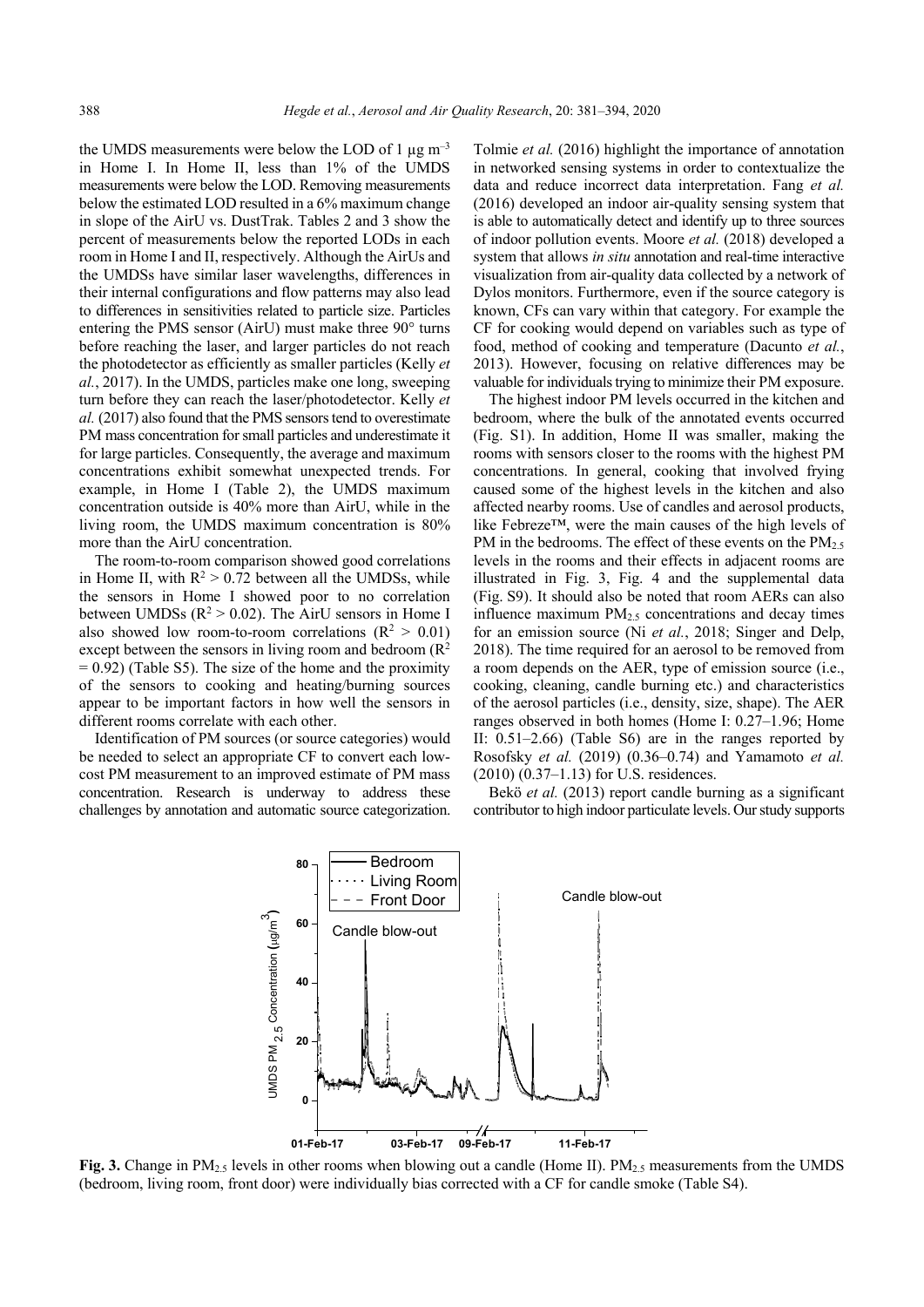

**Fig. 4.** Increase in PM2.5 levels in the room of activity and adjacent rooms when spraying Febreze™ (Home II). PM2.5 measurements from the UMDS (bedroom, living room, front door) were individually bias corrected with a CF for the calibration week (Table S4).

this (Fig. 3). Initially, lighting the candle in the bedroom generated a spike, but the largest spike (5-fold increase in PM levels) came from extinguishing the candle, as reported by Afshari *et al.* (2005) and Hussein *et al.* (2006). Dacunto *et al.* (2013) also found that the vast majority of  $PM_{2.5}$ measured by a Dylos was emitted while candles were being extinguished. In this study, the increased PM2.5 levels from candle extinguishing lasted between 3 and 5 hours. Blowing out a candle also affected PM levels in adjacent rooms, causing a spike 3 to 4 times the background PM level in that room.

The use of aerosol products like Febreze™ air freshener (Fig. 4) and hairspray (Fig. S9) caused a sharp transient spike in PM levels with a long decay time, which was also observed during the calibration week. For example, spraying Febreze™ (bedroom) showed an initial sharp spike, with PM<sub>2.5</sub> levels above 75  $\mu$ g m<sup>-3</sup> for up to 20 minutes, and PM levels required up to 6 hours to decay to background levels.  $PM<sub>2.5</sub>$  levels for hairspray showed a similar trend with  $PM<sub>2.5</sub>$ levels increasing above 200  $\mu$ g m<sup>-3</sup> and decay time of up to 2 hours. Hairspray used in the bathroom did not appear to affect PM2.5 levels in other rooms, perhaps because the door was closed. Isaxon *et al.* (2015) also observed hairspray to cause an increase in  $PM_1$  levels, with levels close to 100  $\mu$ g m<sup>-3</sup>.

In the kitchen, cooking (frying) activities increased  $PM<sub>2.5</sub>$ levels up to 150  $\mu$ g m<sup>-3</sup> (Fig. 5). Both homes had 4-burner electric stoves. Home I had an over-the-range microwave fan filtered the cooking emissions, while Home II did not have any hood or venting system. Dacunto *et al.* (2013) and Jiang *et al.* (2011) found that cooking generally did not generate very high PM levels unless it involved frying or burning of food. Dacunto *et al.* (2013) reported that frying, particularly frying meat in oil tended to produce greater PM emissions than burning candles or incense. Loo *et al.* (2014) developed a wireless network that included a PMS Lasair II-110 and a TSI AeroTrak optical particle counter that measured a 10-fold increase in PM levels from cooking. A particularly interesting event occurred in Home II when cooking steak,

which showed that the indoor levels rose above outdoor PM levels, even during a winter CAP when  $PM_{2.5}$  levels were high. The sensor host did not annotate other cooking activities during the calibration or the distributed deployment.

PM levels during other common household activities like cleaning depended on the type of activity, the duration of the activity and its intensity. For example, making a bed generated a smaller spike, of a 2-fold increase, and vacuuming generated larger spikes, between 2- and 3-fold increases, where particles lingered for about 60 minutes (Fig. S10). Indoor PM levels in Home II on a winter day displayed a sawtooth pattern, which appeared to be caused by the furnace turning on and off (Fig. S11). The furnace caused PM level to vary from 20–42% over background levels. These regular increases may be caused by resuspension of particles in the heating ducts.

### *Outdoor PM2.5 and its Effect on Indoor Levels*

Ambient sources of PM are an important contributor to indoor PM levels (Qing *et al.*, 2005; Wheeler *et al.*, 2011; Goyal and Kumar, 2013). In this study, we identified one case where elevated PM levels outdoor had a significant effect on indoor air and one where it did not. In Home II, the PM levels outside were consistently high (between 30 to 40  $\mu$ g m<sup>-3</sup>; corrected UMDS) and opening a window (31<sup>st</sup> Jan) for a mere 5 minutes raised PM levels inside the house in all three rooms for up to 50 minutes. Jin *et al.* (2015) also found that opening a window for an hour caused PM2.5 levels indoors to increase (by 9% when outdoor levels were 100  $\mu$ g m<sup>-3</sup> and by 20% when outdoor levels were 300 µg m–3). Rodes *et al.* (2001) found that indoor  $PM<sub>2.5</sub>$  concentrations, on average, were only 45% of outdoor concentrations, but reached 80% when homes were ventilated through open windows (April– May). In addition, the baseline  $PM<sub>2.5</sub>$  concentrations slowly increased over the course of the CAP (Fig. 6). During a week-long CAP period when outdoor  $PM<sub>2.5</sub>$  levels were close to 35  $\mu$ g m<sup>-3</sup>, PM levels indoors began to increase from a background level of 5  $\mu$ g m<sup>-3</sup> (25<sup>th</sup> Jan) to 10  $\mu$ g m<sup>-3</sup>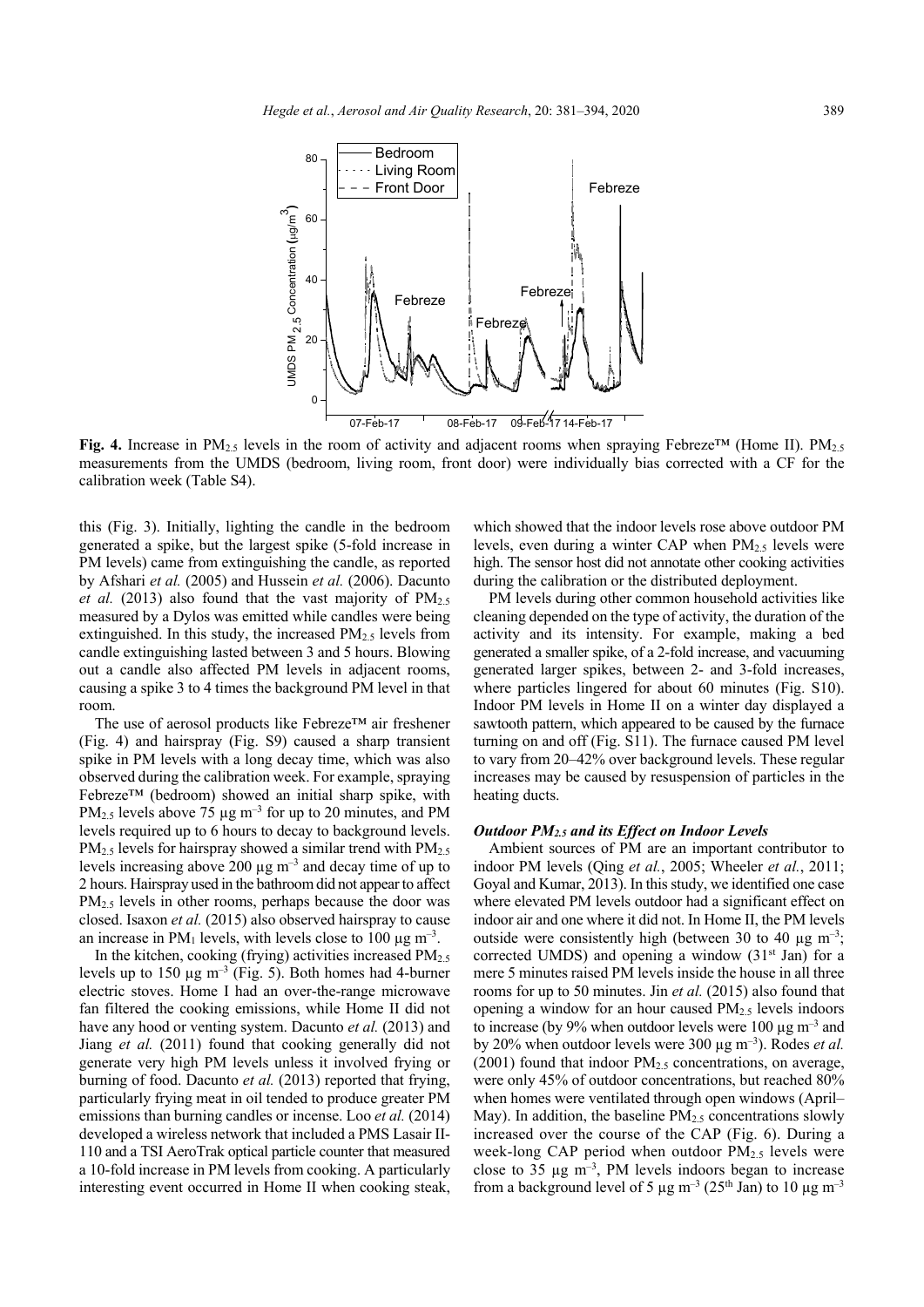

Fig. 5. High PM<sub>2.5</sub> levels in Home II caused by cooking steak in the kitchen/living room (31<sup>st</sup> January 2017). PM<sub>2.5</sub> measurements from the UMDS (bedroom, living room, front door) were individually bias corrected with a CF for cooking (Table S4). PM2.5 measurements from the Outside UMDS was corrected with the CF for the CAP (Table S4).

 $(29<sup>th</sup> Jan)$  (Fig. 6). In two studies made in different climate zones by Kulmala and Vesala (1991) and Morawska *et al.* (2001), indoor concentrations followed the outdoor concentration changes in a smoothed and delayed pattern.

In contrast to the CAP event, on the 4<sup>th</sup> of July holiday, the AirU sensor showed high outdoor PM levels beginning around 9 PM associated with the fireworks display (Fig. S12). These high outdoor levels caused by fireworks were consistent with previous studies that found large increases in PM levels associated with fireworks (Lin, 2016: 9-fold during fireworks in Western countries; Seidel and Birnbaum, 2015: 42% increase in the U.S.). However, the elevated levels of PM2.5 were not seen inside the home, which had windows closed.

### *Effect of Humidity on Light-scattering Measurements*

During this study, outdoor humidity levels outside Home I appear to follow a similar pattern to outdoor  $PM_2$ , levels (Fig. S13). This diurnal humidity pattern is typical of RH during summer in Salt Lake City. Both the AirU and the UMDS use light scattering to estimate  $PM<sub>2.5</sub>$  concentrations/particle count. A variety of factors affect particle light scattering, including particle size, shape, composition and relative humidity (RH) (Johnson *et al.*, 2016). Since many aerosols are hygroscopic, changes in humidity can affect particle size and consequently particle mass estimated by light scattering. Both the UMDS and AirU contained sensors for measuring humidity. The UMDS had an SHT21 Sensirion humidity sensor, while the AirU had an Aosong Electronics DHT22 humidity sensor. Although the RH levels from the two different RH sensors are offset, the trends are consistent with each other and with high-quality RH measurements in the vicinity (MesoWest, 2018; Weather Underground, 2018). During the time period illustrated in Fig. S13, RH varied from less than 10 to 75%, and both the lower RH and the upper RH levels can affect light-scattering PM measurements. Chakrabarti *et al.* (2004) and Soneja *et al.* (2014) found that

at RH of less than 20 or 30%, respectively. Several studies have reported that light-scattering instruments substantially and nonlinearly overestimated mass concentrations at RH levels higher than 70% (Sioutas *et al.*, 2000; Chakrabarti *et al.*, 2004; Wu *et al.*, 2005). Other researchers found that when RH increased above 50% (Day and Malm, 2001) to 75% (Chakrabarti *et al.*, 2004; Soneja *et al.*, 2014) a humidity correction was needed for nephelometers. Our results suggest that the effect of RH on these low-cost PM sensor measurements requires further evaluation.

# **CONCLUSIONS**

This study demonstrated that two low-cost PM sensors, the AirU and the UMDS, accurately tracked indoor and outdoor variations in PM concentrations (compared to research-grade instruments) and also exhibited good intrasensor agreement, indicating that they provide reliable relative measurements of the concentration, e.g., if the measured concentration doubles, it reflects an actual doubling of the real concentration. Sharp increases in the  $PM<sub>2.5</sub>$  levels were produced by several indoor activities, including frying food, burning candles, and spraying aerosol products, in the rooms where they occurred as well as in adjacent rooms. In both homes, the highest  $PM<sub>2.5</sub>$  concentrations were measured in the kitchen and the bedroom. Elevated outdoor PM2.5 levels during a CAP event also caused indoor levels to rise over both the short and the long term. Finally, the sensors responded differently to different PM sources due to the latter's varying optical properties. Consequently, obtaining accurate estimates of the mass concentration in an indoor environment is challenging because it requires a specific CF for each sensor and source type, which in turn requires a strategy to identify each source. However, low-cost PM sensors can be incorporated into an indoor air-quality measurement network to help individuals manage their personal exposure.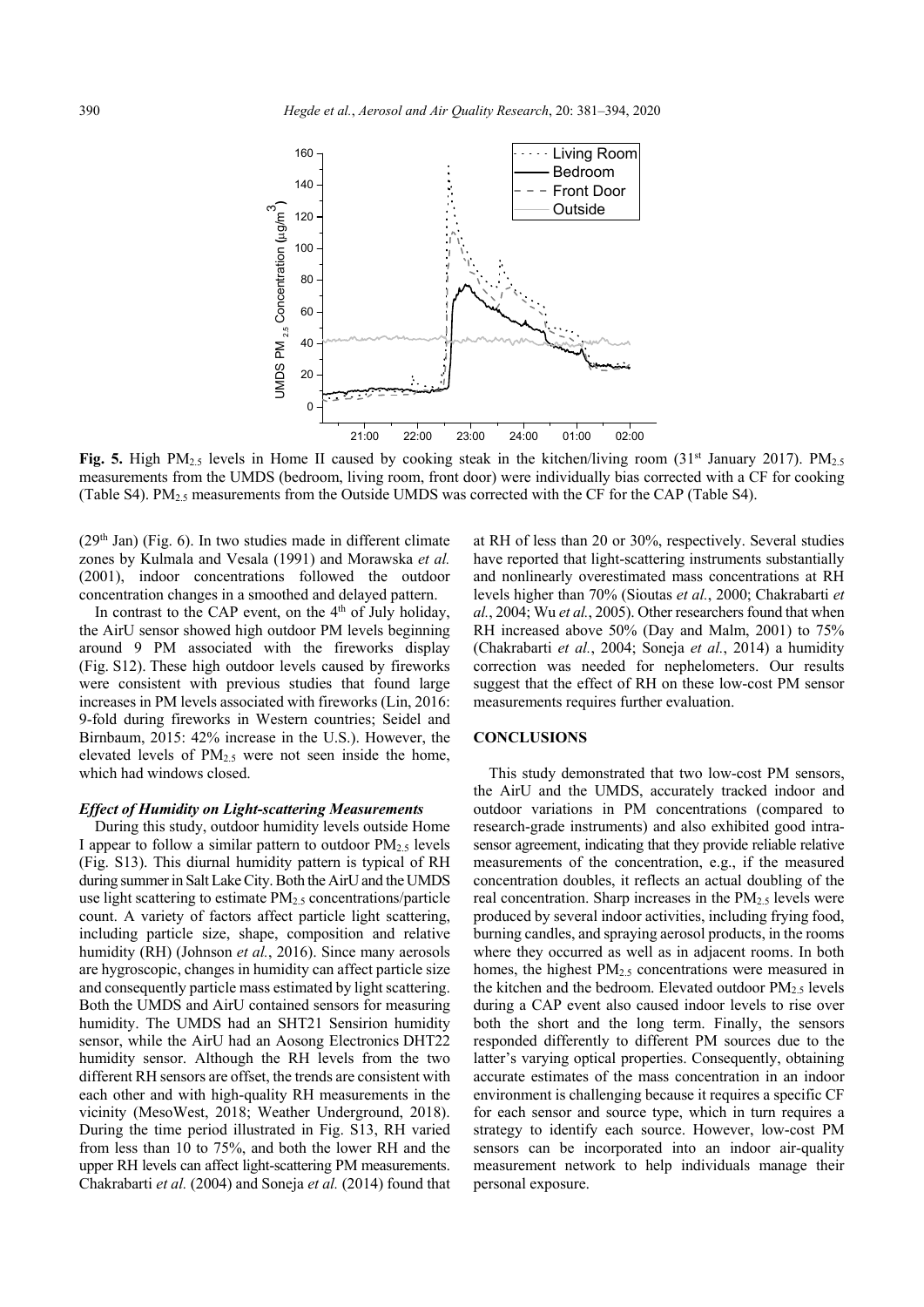

**Fig. 6.** PM<sub>2.5</sub> levels during a winter CAP from  $24<sup>th</sup>$  January to  $3<sup>rd</sup>$  February 2017 (Home II). PM<sub>2.5</sub> measurements from the UMDS (bedroom, living room, front door) were individually bias corrected with a CF for the calibration week.  $PM_{2.5}$ measurements from the outside UMDS was corrected with the CF for the CAP (Table S4).

## **ACKNOWLEDGEMENTS**

We gratefully acknowledge support by NIH Grant Number U54EB021973, Prisms Informatics Platform-Federated Integration Architecture and the ECHO Program, National Institutes of Health under Award Number UH3OD023249.

# **CONFLICT OF INTEREST**

Dr. Kerry Kelly, co-author on this paper, has a financial interest in the company Tetrad: Sensor Network Solutions, LCC, which commercializes solutions for environmental monitoring.

# **SUPPLEMENTARY MATERIAL**

Supplementary data associated with this article can be found in the online version at http://www.aaqr.org.

### **REFERENCES**

- Afshari, A., Matson, U. and Ekberg, L.E. (2005). Characterization of indoor sources of fine and ultrafine particles: A study conducted in a full-scale chamber. *Indoor Air* 15: 141–150. doi: 10.1111/j.1600-0668.2005. 00332.x.
- Alvarado, M., Gonzalez, F., Fletcher, A. and Doshi, A. (2015). Towards the development of a low cost airborne sensing system to monitor dust particles after blasting at open-pit mine sites. *Sensors* 15: 19667–19687. doi: 10.3390/s150819667.
- Amaral, S.S., De Carvalho, A.J., Costa, A.M. and Pinheiro, C. (2015). An overview of particulate matter measurement instruments. *Atmosphere* 6: 1327–1345. doi: 10.3390/atm os6091327.
- Anderson, J.O., Thundiyil, J.G. and Stolbach, A. (2012). Clearing the air: A review of the effects of particulate matter air pollution on human health. *J. Med. Toxicol.* 8: 166–175. doi: 10.1007/s13181-011-0203-1.
- Andher, S., Gadhawala, Z., Vyas, S., Goswami, K., Desai, A., Desai, C., Desai, D., Desai, G. and Desai, P. (2015). Comparative study of Specific Refraction of Potassium salts solutions in Binary (Ethanol+Water) mixtures. *Res. J. Phys. Sci.* 3: 1–4.
- Austin, E., Novosselov, I., Seto, E. and Yost, M.G. (2015). Laboratory evaluation of the Shinyei PPD42NS low-cost particulate matter sensor. *PLoS One* 10: 1–17. doi: 10.1371/journal.pone.0137789.
- Bekö, G., Weschler, C.J., Wierzbicka, A., Karottki, D.G., Toftum, J., Loft, S. and Clausen, G. (2013). Ultrafine particles: Exposure and source apportionment in 56 Danish homes. *Environ. Sci. Technol.* 47: 10240–10248. doi: 10.1021/es402429h.
- Bo, M., Salizzoni, P., Clerico, M. and Buccolieri, R. (2017). Assessment of indoor-outdoor particulate matter air pollution: A review. *Atmosphere* 8: 136. doi: 10.3390/atm os8080136.
- Braniš, M., Řezáčová, P. and Domasová, M. (2005). The effect of outdoor air and indoor human activity on mass concentrations of  $PM_{10}$ ,  $PM_{2.5}$ , and  $PM_1$  in a classroom. *Environ. Res.* 99: 143–149. doi: 10.1016/j.envres.2004.12. 001.
- Braniš, M., Šafránek, J. and Hytychová, A. (2009). Exposure of children to airborne particulate matter of different size fractions during indoor physical education at school. *Build. Environ.* 44: 1246–1252. doi: 10.1016/j.b uildenv.2008.09.010.
- Brook, R.D., Rajagopalan, S., Pope, C.A., Brook, J.R., Bhatnagar, A., Diez-Roux, A.V., Holguin, F., Hong, Y., Luepker, R.V., Mittleman, M.A., Peters, A., Siscovick, D., Smith, S.C., Whitsel, L. and Kaufman, J.D. (2010).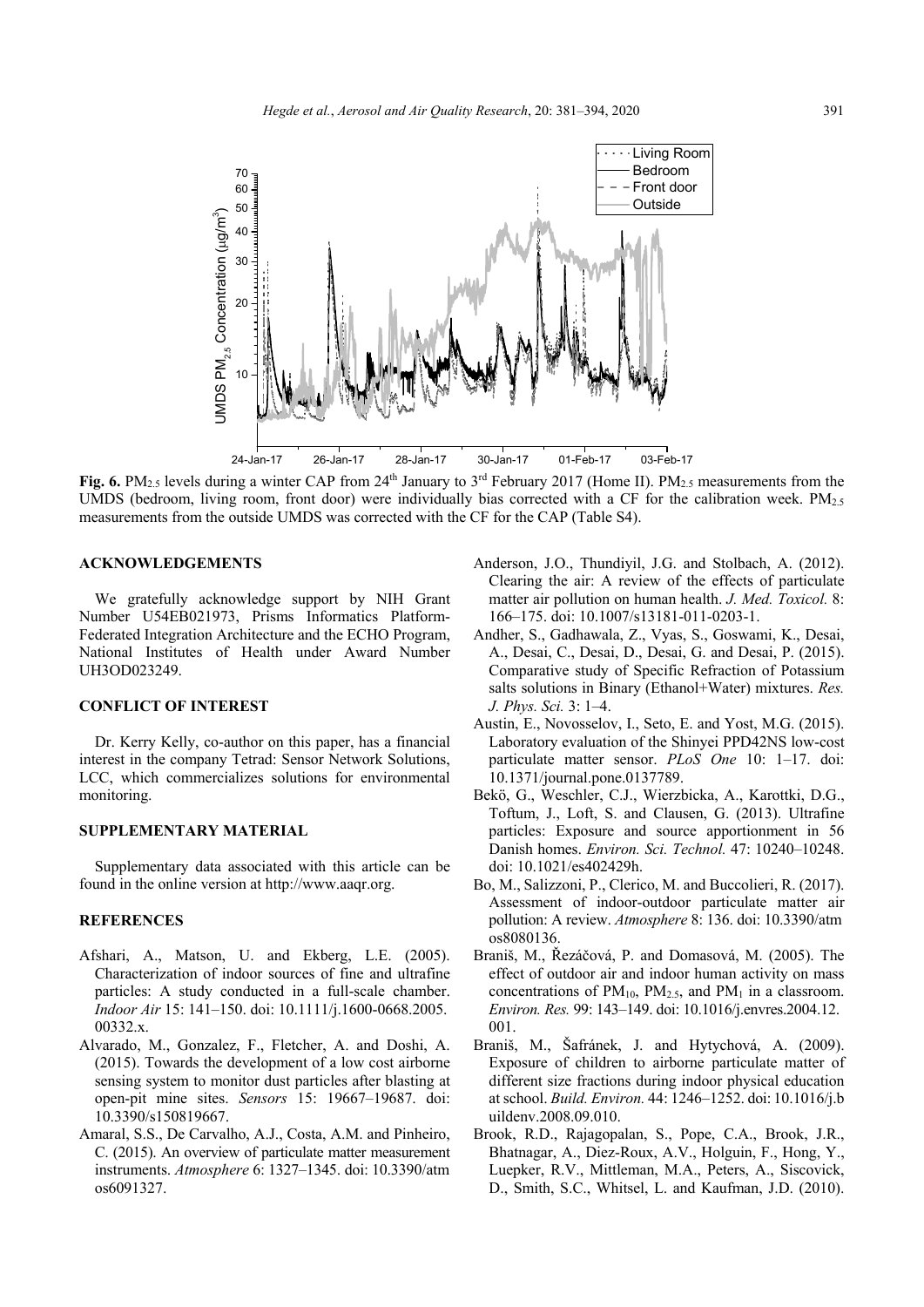Particulate matter air pollution and cardiovascular disease: An update to the scientific statement from the american heart association. *Circulation* 121: 2331–2378. doi: 10.1161/CIR.0b013e3181dbece1.

- Burgess, W.A., Ellenbecker, M.J. and Treitman, R.D. (2004). *Ventilation for the control of the work environment*, 2nd ed. John Wiley & Sons, Inc., USA.
- Castell, N., Dauge, F.R., Schneider, P., Vogt, M., Lerner, U., Fishbain, B., Broday, D. and Bartonova, A. (2017). Can commercial low-cost sensor platforms contribute to air quality monitoring and exposure estimates? *Environ. Int.*  99: 293–302. doi: 10.1016/j.envint.2016.12.007.
- Chakrabarti, B., Fine, P.M., Delfino, R. and Sioutas, C. (2004). Performance evaluation of the active-flow personal DataRAM PM2.5 mass monitor (Thermo Anderson pDR-1200) designed for continuous personal exposure measurements. *Atmos. Environ.* 38: 3329–3340. doi: 10.1016/j.atmosenv.2004.03.007.
- Collingwood, S., Zmoos, J., Pahler, L., Wong, B., Sleeth, D. and Handy, R. (2019). Investigating measurement variation of modified low-cost particle sensors. *J. Aerosol Sci.* 135: 21–32. doi: 10.1016/j.jaerosci.2019.04.017.
- Dacunto, P.J., Cheng, K.C., Acevedo-Bolton, V., Jiang, R.T., Klepeis, N.E., Repace, J.L., Ott, W.R. and Hildemann, L.M. (2013). Real-time particle monitor calibration factors and  $PM<sub>2.5</sub>$  emission factors for multiple indoor sources. *Environ. Sci. Processes Impacts* 15: 1511. doi: 10.1039/c3em00209h.
- Dacunto, P.J., Klepeis, N.E., Cheng, K.C., Acevedo-Bolton, V., Jiang, R.T., Repace, J.L., Ott, W.R. and Hildemann, L.M. (2015). Determining PM<sub>2.5</sub> calibration curves for a low-cost particle monitor: Common indoor residential aerosols. *Environ. Sci. Processes Impacts* 17: 1959–1966. doi: 10.1039/C5EM00365B.
- Day, D.E. and Malm, W.C. (2001). Aerosol light scattering measurements as a function of relative humidity: A comparison between measurements made at three different sites. *Atmos. Environ.* 35: 5169–5176. doi: 10.1016/S1352-2310(01)00320-X.
- Fang, B., Xu, Q., Park, T. and Zhang, M. (2016). AirSense: An intelligent home-based sensing system for indoor air quality analytics. UbiComp 2016 - Proceedings of the 2016 ACM International Joint Conference on Pervasive and Ubiquitous Computing. pp. 109–119. doi: 10.1145/29 71648.2971720.
- Fromme, H., Twardella, D., Dietrich, S., Heitmann, D., Schierl, R., Liebl, B. and Rüden, H. (2007). Particulate matter in the indoor air of classrooms-exploratory results from Munich and surrounding area. *Atmos. Environ.* 41: 854–866. doi: 10.1016/j.atmosenv.2006.08.053.
- Fromme, H., Diemer, J., Dietrich, S., Cyrys, J., Heinrich, J., Lang, W., Kiranoglu, M. and Twardella, D. (2008). Chemical and morphological properties of particulate matter ( $PM_{10}$ ,  $PM_{2.5}$ ) in school classrooms and outdoor air. *Atmos. Environ.* 42: 6597–6605. doi: 10.1016/j.atmos env.2008.04.047.
- Gao, M., Cao, J. and Seto, E. (2015). A distributed network of low-cost continuous reading sensors to measure spatiotemporal variations of PM<sub>2.5</sub> in Xi'an, China.

*Environ. Pollut.* 199: 56–65. doi: 10.1016/j.envpol.2015. 01.013.

- Goyal, R. and Kumar, P. (2013). Indoor-outdoor concentrations of particulate matter in nine microenvironments of a mixuse commercial building in megacity Delhi. *Air Qual. Atmos. Health* 6: 747–757. doi: 10.1007/s11869-013- 0212-0.
- GRIMM (2010). Specification for portable laser aerosol spectrometer and dust monitor Model 1.108/1.109. Users Man. 11.
- Han, I., Symanski, E. and Stock, T.H. (2016). Feasibility of using low-cost portable particle monitors for measurement of fine and coarse particulate matter in urban ambient air. *J. Air Waste Manage. Assoc.* 67: 330–340. doi: 10.1080/10962247.2016.1241195.
- Hering, S.V., Lunden, M.M., Thatcher, T.L., Kirchstetter, T.W. and Brown, N.J. (2007). Using regional data and building leakage to assess indoor concentrations of particles of outdoor origin. *Aerosol Sci. Technol.* 41: 639– 654. doi: 10.1080/02786820701368026.
- Holstius, D.M., Pillarisetti, A., Smith, K.R. and Seto, E. (2014). Field calibrations of a low-cost aerosol sensor at a regulatory monitoring site in California. *Atmos. Meas. Tech.* 7: 1121–1131. doi: 10.5194/amt-7-1121-2014.
- Hussein, T., Glytsos, T., Ondráček, J., Dohányosová, P., Ždímal, V., Hämeri, K., Lazaridis, M., Smolík, J. and Kulmala, M. (2006). Particle size characterization and emission rates during indoor activities in a house. *Atmos. Environ.* 40: 4285–4307. doi: 10.1016/j.atmosenv.2006.0 3.053.
- Isaxon, C., Gudmundsson, A., Nordin, E.Z., Lönnblad, L., Dahl, A., Wieslander, G., Bohgard, M. and Wierzbicka, A. (2015). Contribution of indoor-generated particles to residential exposure. *Atmos. Environ.* 106: 458–466. doi: 10.1016/j.atmosenv.2014.07.053.
- Jeon, Y., Cho, C., Seo, J., Kwon, K., Park, H., Oh, S. and Chung, I. (2018). IoT-based occupancy detection system in indoor residential environments. *Build. Environ.* 132: 181–204.
- Jiang, R. (2010). *Airborne fine particulate matter pollution in casinos: Performance of a real-time particle monitor and personal exposure to secondhand smoke.* PhD Thesis. Stanford University, USA.
- Jiang, R.T., Acevedo-Bolton, V., Cheng, K.C., Klepeis, N.E., Ott, W.R. and Hildemann, L.M. (2011). Determination of response of real-time SidePak AM510 monitor to secondhand smoke, other common indoor aerosols, and outdoor aerosol. *J. Environ. Monit.* 13: 1695–1702. doi: 10.1039/c0em00732c.
- Jin, W., Zhang, N. and He, J. (2015). Experimental study on the influence of a ventilated window for indoor air quality and indoor thermal environment. Procedia Engineering. pp. 217–224. doi: 10.1016/j.proeng.2015.08.1058.
- Johnson, K.K., Bergin, M.H., Russell, A.G. and Hagler, G.S.W. (2016). Using low cost sensors to measure ambient particulate matter concentrations and on-road emissions factors. *Atmos. Meas. Tech. Discuss.,* doi: 10.5194/amt-2015-331.
- Jovašević-Stojanović, M., Bartonova, A., Topalović, D.,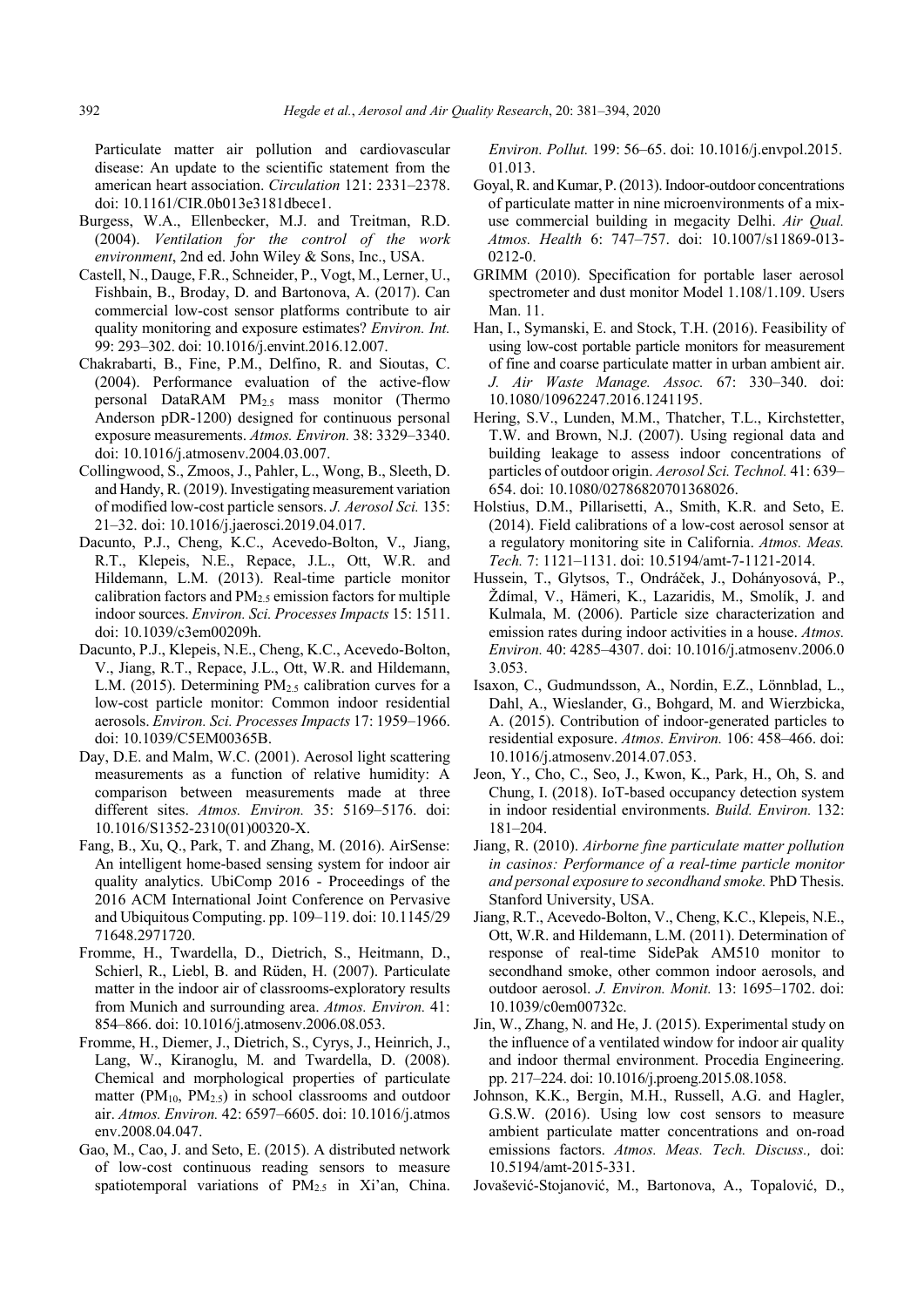Lazović, I., Pokrić, B. and Ristovski, Z. (2015). On the use of small and cheaper sensors and devices for indicative citizen-based monitoring of respirable particulate matter. *Environ. Pollut.* 206: 696–704. doi: 10.1016/j.envpol.20 15.08.035.

- Kelly, K.E., Whitaker, J., Widmer, C., Dybwad, A. and Butterfield, A. (2017). Ambient and laboratory evaluation of a low-cost particulate matter sensor. *Environ. Pollut.* 221: 491–500. doi: 10.1016/j.envpol.2016.12.039.
- Klepeis, N.E., Hughes, S.C., Edwards, R.D., Allen, T., Johnson, M., Chowdhury, Z., Smith, K.R., Boman-Davis, M., Bellettiere, J. and Hovell, M.F. (2013). Promoting smoke-free homes: A novel behavioral intervention using real-time audio-visual feedback on airborne particle levels. *PLoS One* 8: e73251. doi: 10.1371/journal.pone.00 73251.
- Klepeis, N.E., Nelson, W.C., Ott, W.R., Robinson, J.P., Tsang, A.M., Switzer, P., Behar, J.V, Hern, S.C. and Engelmann, W.H. (2001). The National Human Activity Pattern Survey (NHAPS): A resource for assessing exposure to environmental pollutants. *J. Exposure Anal. Environ. Epidemiol.* 11: 231–252.
- Kulmala, M. and Vesala, T. (1991). Condensation in the continuum regime. *J. Aerosol Sci.* 22: 337–346.
- Kumar, P. and Morawska, L. (2013). Energy-pollution nexus for urban buildings. *Environ. Sci. Technol.* 47: 7591–7592. doi: 10.1021/es402549p.
- Kumar, P., Skouloudis, A.N., Bell, M., Viana, M., Carotta, M.C., Biskos, G. and Morawska, L. (2016). Real-time sensors for indoor air monitoring and challenges ahead in deploying them to urban buildings. *Sci. Total Environ.* 560–561: 150–159. doi: 10.1016/j.scitotenv.2016.04.032.
- Li, J., Li, H., Ma, Y., Wang, Y., Abokifa, A.A. and Lu, C. (2017). Spatiotemporal distribution of indoor particulate matter concentration with a low-cost sensor network. *Build. Environ.* 127: 138–147. doi: 10.1016/j.buildenv.20 17.11.001.
- Lide, D.R. (2005). *Hardness of minerals and ceramics*, Internet V. (ed.), CRC Handbook of Chemistry and Physics. CRC Press, FL. doi: 10.1021/ja041017a.
- Lin, C.C. (2016). A review of the impact of fireworks on particulate matter in ambient air. *J. Air Waste Manage. Assoc.* 66: 1171–1182. doi: 10.1080/10962247.2016.121 9280.
- Loo, S.M., Hall, J.A., Kiepert, J., Pook, M. and Terrell, N. (2014). A low-cost wireless portable particulate matter monitoring system. 13th International Conference on Indoor Air Quality and Climate, Indoor Air, pp. 903–910.
- Manikonda, A., Zíková, N., Hopke, P.K. and Ferro, A.R. (2016). Laboratory assessment of low-cost PM monitors. *J. Aerosol Sci.* 102: 29–40. doi: 10.1016/j.jaerosci.2016.08. 010.
- Moore, J., Pascal, G., Miriah, M., Philip, L., Patwari, N., Sward, K. and Wiese, J. (2018). Managing in-home environments through sensing, annotating, and visualizing air quality data. Proc. ACM Interact. Mob. Wearable Ubiquitous Technol. p. 28.
- Morawska, L., He, C., Hitchins, J., Gilbert, D. and Parappukkaran, S. (2001). The relationship between

indoor and outdoor airborne particles in the residential environment. *Atmos. Environ.* 35: 3463–3473. doi: 10.1016/S1352-2310(01)00097-8.

- Northcross, A.L., Edwards, R.J., Johnson, M.A., Wang, Z.M., Zhu, K., Allen, T. and Smith, K.R. (2013). A lowcost particle counter as a realtime fine-particle mass monitor. *Environ. Sci. Processes Impacts* 15: 433. doi: 10.1039/c2em30568b.
- Patel, S., Li, J., Pandey, A., Pervez, S., Chakrabarty, R.K. and Biswas, P. (2017). Spatio-temporal measurement of indoor particulate matter concentrations using a wireless network of low-cost sensors in households using solid fuels. *Environ. Res.* 152: 59–65. doi: 10.1016/j.envres.20 16.10.001.
- Peters, T.M., Ott, D. and O'shaughnessy, P.T. (2006). Comparison of the Grimm 1.108 and 1.109 portable aerosol spectrometer to the TSI 3321 aerodynamic particle sizer for dry particles. *Ann. Occup. Hyg.* 50: 843–850. doi: 10.1093/annhyg/mel067.
- Poudel, S., Fiddler, M., Smith, D., Flurchick, K. and Bililign, S. (2017). Optical properties of biomass burning aerosols: Comparison of experimental measurements and T-Matrix calculations. *Atmosphere* 8: 228. doi: 10.3390/at mos8110228.
- Qing, Y.M., Turpin, B.J., Korn, L., Weisel, C.P., Morandi, M., Colome, S., Junfeng, Z., Stock, T., Spektor, D., Winer, A., Zhang, L., Jong, H.L., Giovanetti, R., Cui, W., Kwon, J., Alimokhtari, S., Shendell, D., Jones, J., Farrar, C. and Maberti, S. (2005). Influence of ambient (outdoor) sources on residential indoor and personal PM<sub>2.5</sub> concentrations: Analyses of RIOPA data. *J. Exposure Anal. Environ. Epidemiol.* 15: 17–28. doi: 10.1038/sj.jea.7500378.
- Rodes, C.E., Lawless, P.A., Evans, G.F., Sheldon, L.S., Williams, R.W., Vette, A.F., Creason, J.P. and Walsh, D. (2001). The relationships between personal PM exposures for elderly populations and indoor and outdoor concentrations for three retirement center scenarios. *J. Exposure Anal. Environ. Epidemiol.* 11: 103–115. doi: 10.1038/sj.jea.7500155.
- Rosofsky, A., Levy, J.I., Breen, M.S., Zanobetti, A. and Fabian, M.P. (2019). The impact of air exchange rate on ambient air pollution exposure and inequalities across all residential parcels in Massachusetts. *J. Exposure Sci. Environ. Epidemiol.* 29: 520-530. doi: 10.1038/s41370- 018-0068-3.
- Sayahi, T., Butterfield, A. and Kelly, K.E. (2019). Longterm field evaluation of the Plantower PMS low-cost particulate matter sensors. *Environ. Pollut.* 245: 932–940. doi: 10.1016/j.envpol.2018.11.065.
- Seidel, D.J. and Birnbaum, A.N. (2015). Effects of Independence Day fi reworks on atmospheric concentrations of fi ne particulate matter in the United States. *Atmos. Environ.* 115: 192–198. doi: 10.1016/j.atmosenv.2015.05. 065.
- Semple, S., Engku Ibrahim, A., Apsley, A., Steiner, M. and Turner, S. (2013). Using a new, low-cost air quality sensor to quantify second-hand smoke (SHS) levels in homes. *Tob. Control.* 24: 153-158. doi: 10.1136/tobaccoco ntrol-2013-051188.